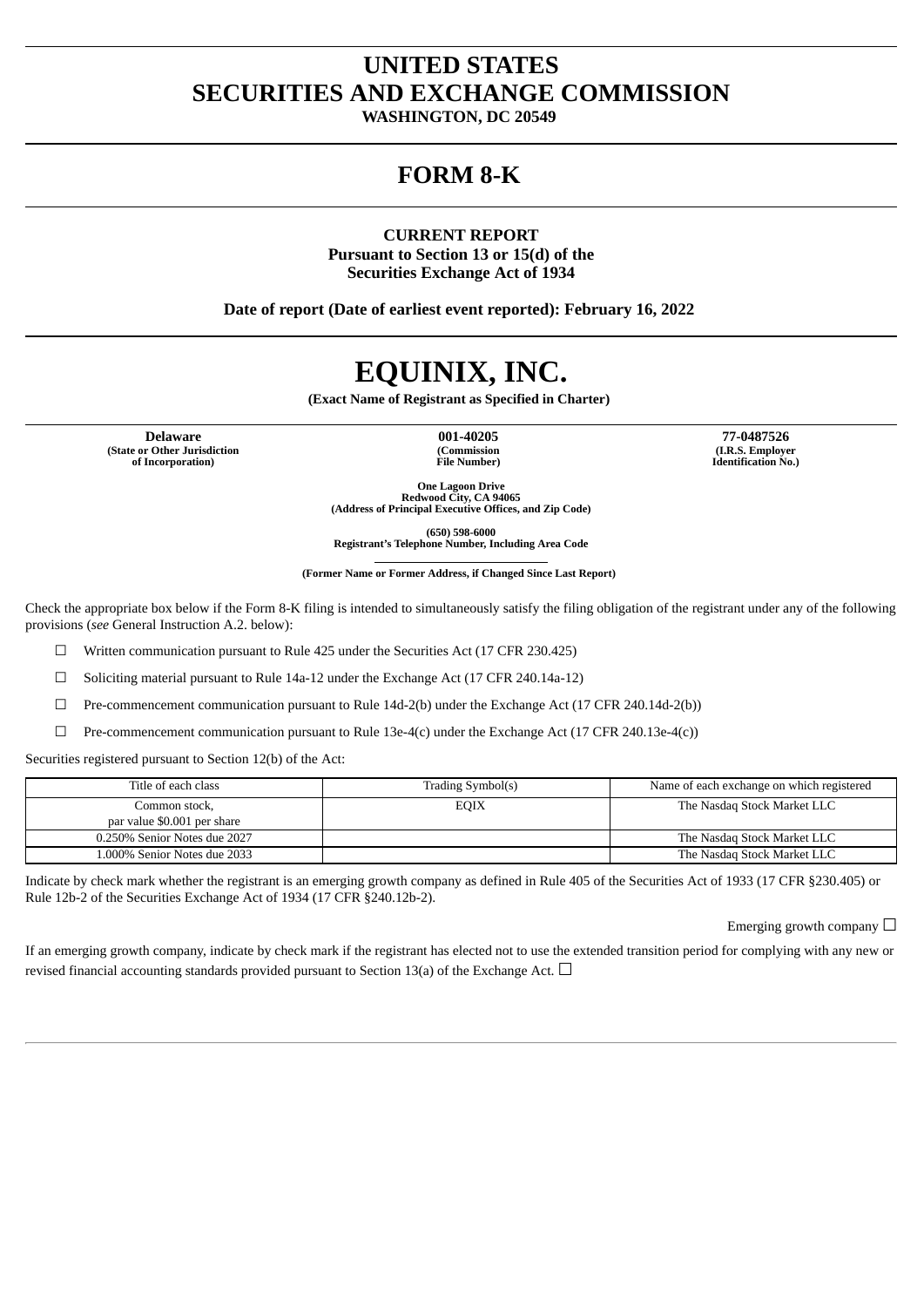## **Item 2.02. Results of Operations and Financial Condition**

On February 16, 2022, Equinix, Inc. ("Equinix") issued a press release and will hold a conference call regarding its financial results for the fourth quarter and full year ended December 31, 2021. A copy of the press release is furnished as Exhibit 99.1 to this report.

This information shall not be deemed "filed" for purposes of Section 18 of the Securities Exchange Act of 1934, as amended (the "Exchange Act"), or incorporated by reference in any filing under the Securities Act of 1933, as amended, or the Exchange Act, except as shall be expressly set forth by specific reference in such a filing.

Equinix is making reference to certain non-GAAP financial information in both the press release and the conference call. A reconciliation of these non-GAAP financial measures to the comparable GAAP financial measures is contained in the attached press release.

#### **Item 9.01. Financial Statements and Exhibits**

#### **(d) Exhibits.**

- 99.1 Press release issued by Equinix on [February](#page-3-0) 16, 2022
- 104 Cover Page Interactive Data File the cover page iXBRL tags are embedded within the Inline XBRL document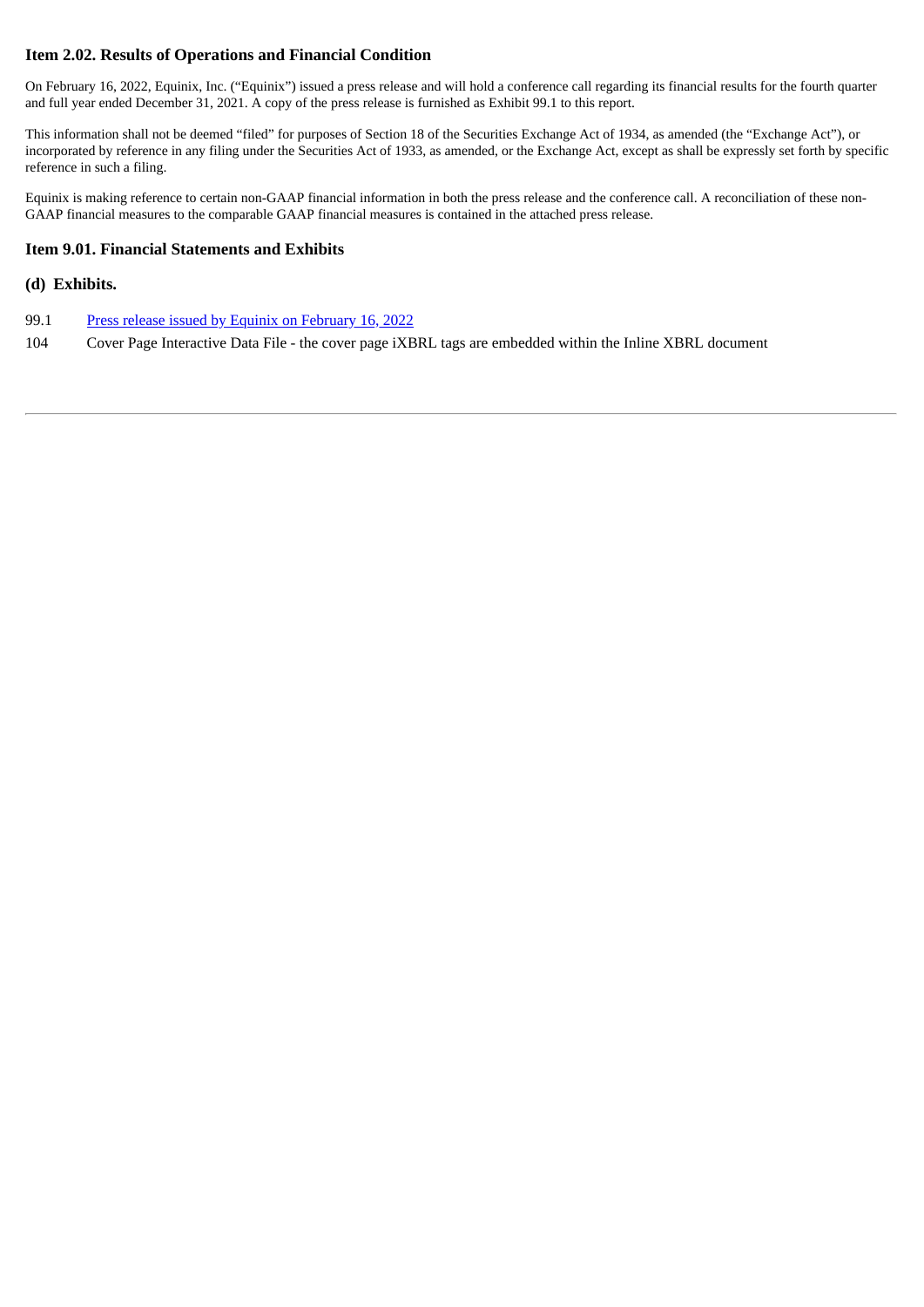#### **SIGNATURES**

Pursuant to the requirements of the Securities Exchange Act of 1934, the Registrant has duly caused this report to be signed on its behalf by the undersigned hereunto duly authorized.

EQUINIX, INC.

DATE: February 16, 2022 **By:** /s/ KEITH D. TAYLOR Keith D. Taylor Chief Financial Officer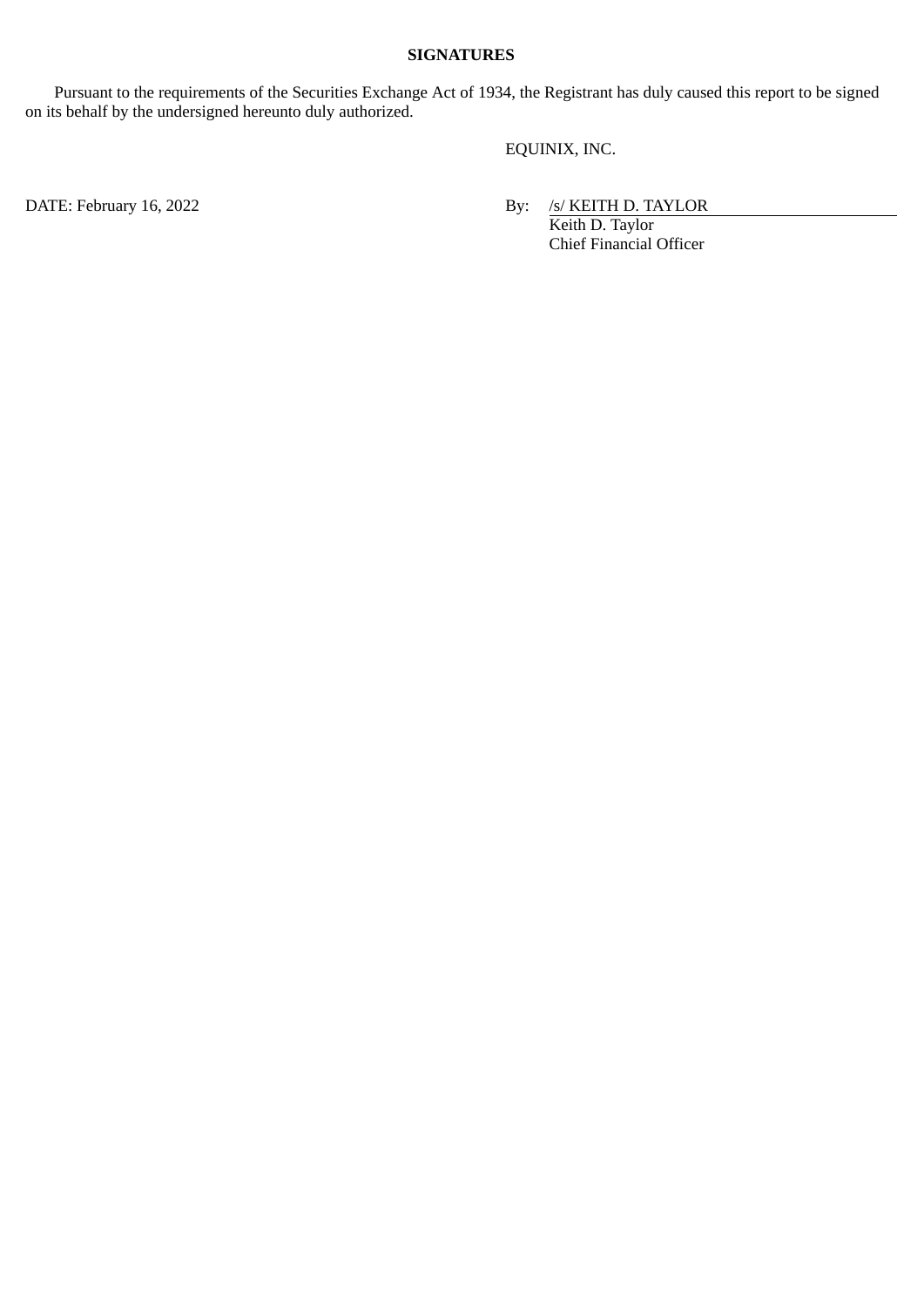<span id="page-3-0"></span>Delivers Record Quarterly Bookings as Industry Analyst Predicts More Than Half of the Global Economy Will Be Based on or Influenced by Digital in 2022(1)

REDWOOD CITY, Calif., Feb. 16, 2022 /PRNewswire/ --

- 2021 annual revenues increased 11% year-over-year on an as-reported basis and 8% on a normalized and constant currency basis to \$6.6 billion
- Q4 represents the company's  $76^{\rm th}$  consecutive quarter of revenue growth
- $\bullet$  Delivered record channel bookings in O4, accounting for 40% of total bookings and nearly 60% of new logos
- Significant milestone in the quarter included expansion into Africa through the agreement to acquire MainOne

**Equinix, Inc.** (Nasdaq: EQIX), the world's digital infrastructure company™, today reported results for the quarter and year ended December 31, 2021. Equinix uses certain non-GAAP financial measures, which are described further below and reconciled to the most comparable GAAP financial measures after the presentation of our GAAP financial statements. All per share results are presented on a fully diluted basis.

(1) "IDC FutureScape Highlights the Critical Transformations Enterprises Must Pursue to Compete in a Digital-First World," IDC press release, Oct. 26, 2021.

#### **2021 Results Summary**

- **Revenues**
	- \$6.636 billion, an 11% increase over the previous year on an as-reported basis or 8% on a normalized and constant currency basis
- **Operating Income**
	- $\circ$  \$1.108 billion, a 5% increase from the previous year, and an operating margin of 17%, largely due to strong operating performance and lower acquisition costs offset in part by increased investments to support the expanded scale and reach of the business
- **Adjusted EBITDA**
	- \$3.144 billion, a 47% adjusted EBITDA margin
	- Includes \$15 million of integration costs
- **Net Income and Net Income per Share attributable to Equinix**
	- $\circ$  \$500 million, a 35% increase from the previous year, primarily due to lower interest expense and debt extinguishment costs related to balance sheet refinancing initiatives
	- \$5.53 per share, a 32% increase from the previous year
- **AFFO and AFFO per Share**
	- \$2.451 billion, a 12% increase over the previous year or 10% on a normalized and constant currency basis
	- <sup>o</sup> \$27.11 per share, a 9% increase over the previous year on both an as-reported and normalized and constant currency basis
	- Includes \$15 million of integration costs

#### **2022 Annual Guidance Summary**

- **Revenues**
	- $\circ$  \$7.202 \$7.252 billion, a 9% increase over the previous year or a normalized and constant currency increase of 9 -10%
- **Adjusted EBITDA**
	- $\overline{\circ}$  \$3.307 \$3.337 billion, a 46% adjusted EBITDA margin
	- Absorbs higher utilities expense partially offset by operational efficiencies
	- Assumes \$20 million of integration costs
- **AFFO and AFFO per Share**
	- $\circ$  \$2.646 \$2.676 billion, an increase of 8 9% over the previous year or a normalized and constant currency increase of 8 - 10%
	- $\circ$  \$28.87 \$29.20 per share, an increase of 6 8% over the previous year or a normalized and constant currency increase of 7 - 8%. This guidance excludes any capital market activities the company may undertake in the future
	- Assumes \$20 million of integration costs

Equinix does not provide forward-looking guidance for certain financial data, such as depreciation, amortization, accretion, stockbased compensation, net income (loss) from operations, cash generated from operating activities and cash used in investing activities, and as a result, is not able to provide a reconciliation of GAAP to non-GAAP financial measures for forward-looking data without unreasonable effort. The impact of such adjustments could be significant.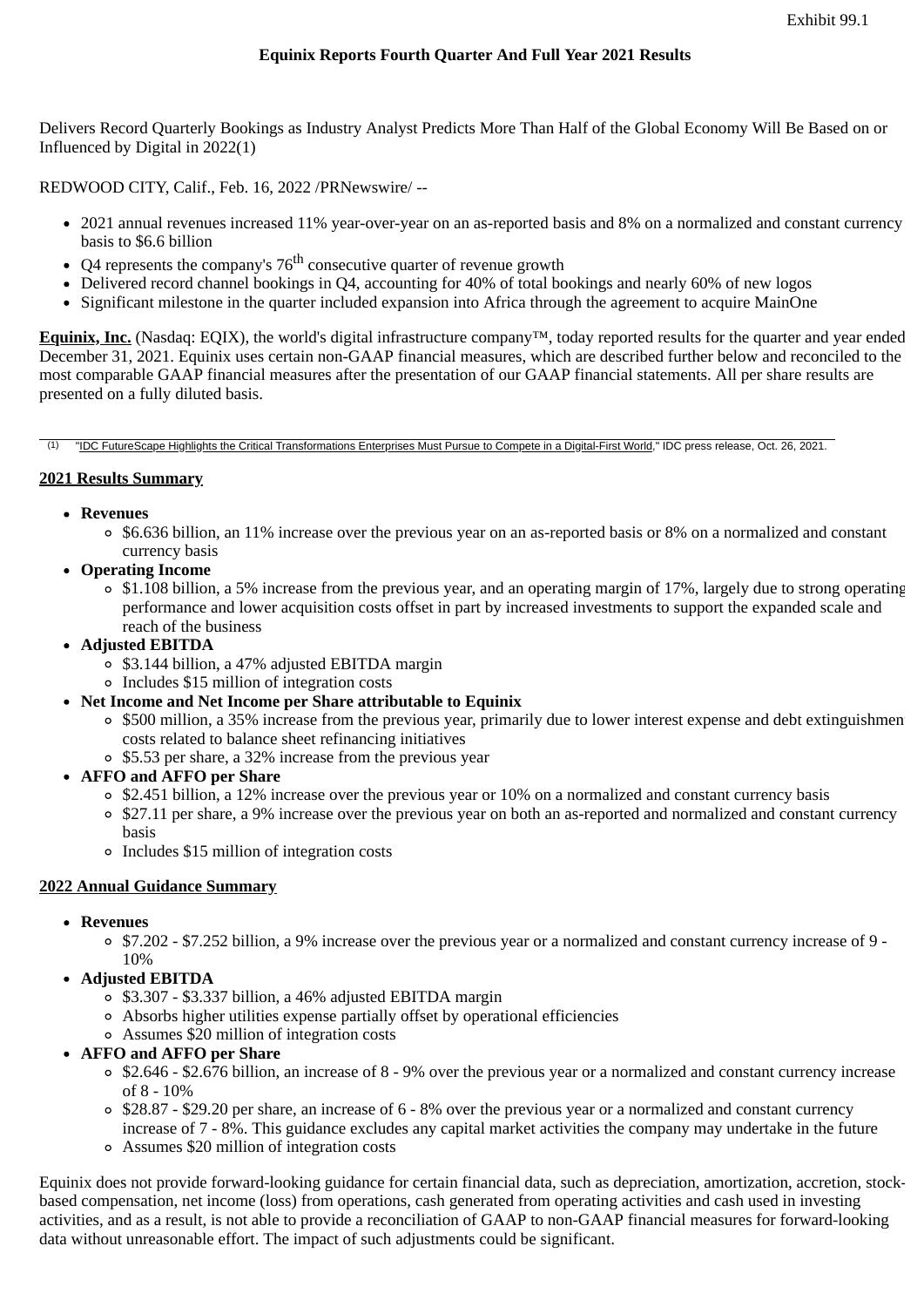## **Equinix Quote Charles Meyers, President and CEO, Equinix:**

*"Businesses globally continue to prioritize digital transformation as a foundational source of competitive advantage. While achieving our 76th consecutive quarter of top-line growth in 2021, Equinix also made significant progress in scaling and transforming our data center business and in accelerating our digital services portfolio to deliver on the promise of physical infrastructure at software speed. As we enter 2022, the underlying performance of our business is exceptionally strong, and we remain well positioned to deliver against our long-term targets and strengthen our position as the world's digital infrastructure company."*

## **Business Highlights**

- Equinix continued to expand the reach of its global platform which now encompasses 240 data centers across 66 metros in 27 countries:
	- In December, Equinix announced its expansion into Africa through its intended acquisition of MainOne, a leading West African data center and connectivity solutions provider with operations in Nigeria, Ghana and Côte d'Ivoire. The transaction, which marks the first step in Equinix's long-term strategy to become a leading provider of carrier-neutral digital infrastructure services in Africa, is expected to close in early Q2, subject to the satisfaction of customary closing conditions including the requisite regulatory approvals.
	- In October, Equinix announced an agreement to form a new \$575 million joint venture with PGIM Real Estate to extend its xScale™data center program into Australia, and in January Equinix announced the signing of an agreement to form a \$525 million joint venture with GIC to develop and operate two xScale data centers in Seoul, Korea. These new joint ventures will bring the global xScale data center portfolio to more than \$8 billion across 36 facilities when fully built out.
	- Equinix continued to organically expand its market-leading footprint with 41 major projects underway across 28 metros in 19 countries, representing over 20,000 cabinets of retail colocation space and over 80 megawatts of xScale capacity. New expansions announced today include 17 projects across the Bordeaux, Calgary, Dubai, Frankfurt, Kamloops, Los Angeles, Osaka, Paris, Salalah, Singapore, Sofia, São Paulo, Toronto and Washington, D.C. metro areas.
	- As Equinix increased its global footprint, and as businesses continued to leverage the benefits of Equinix's globally consistent platform for their digital infrastructure, revenues from customers deployed across multiple regions now account for 75% of Equinix total revenue.
- As businesses increasingly seek to create a digital infrastructure that enables physical infrastructure at software speed, customers are embracing a broader set of digital services across the Equinix portfolio, including Equinix Fabric™, Equinix Metal™ and Network Edge, to seamlessly integrate cloud-based workloads and private infrastructure. Currently, one-third of Equinix's more than 10,000 customers are now utilizing the company's Equinix Fabric service, which enables customers to connect digital infrastructure and services on demand via secure, software-defined interconnection.
- Equinix continued the growth of its indirect selling initiatives, with channel sales delivering a record quarter to close the year, accounting for 40% of Q4 bookings and nearly 60% of new logos in the quarter. Wins were across a wide range of industry verticals and use cases, with continued strength from strategic partners including AT&T, Cisco, Dell, Google and Microsoft.
- Throughout Q4 and 2021, Equinix made significant advancements in the company's ambitious ESG goals:
	- In December, Equinix announced its participation in a consortium of seven companies to develop low-carbon fuel cells to power data centers. The project is part of the company's effort to prioritize and support the development of clean, sustainable and renewable power solutions for application across the data center industry, while also supporting its own sustainability agenda that targets climate neutrality by 2030.
	- Equinix recently received a perfect score from the Human Rights Campaign Foundation's 2022 Corporate Equality Index, an annual assessment of LGBTQ+ workplace equality. The company was also ranked #1 in Real Estate in JUST Capital's 2022 ranking of America's most "just" companies.

## **COVID-19 Update**

Many of Equinix's International Business Exchange<sup>TM</sup> (IBX<sup>®</sup>) and xScale data centers have been identified as "essential businesses" or "critical infrastructure" by local governments for purposes of remaining open during the ongoing COVID-19 pandemic, and all data centers remain operational at the time of filing of this press release. Precautionary measures have been implemented during the COVID-19 pandemic to minimize the risk of operational impact and to protect the health and safety of employees, customers, partners and communities.

Looking ahead, the full impact of the COVID-19 pandemic on the company's financial condition or results of operations remains uncertain and will depend on a number of factors, including its impact on Equinix customers, partners and vendors and the impact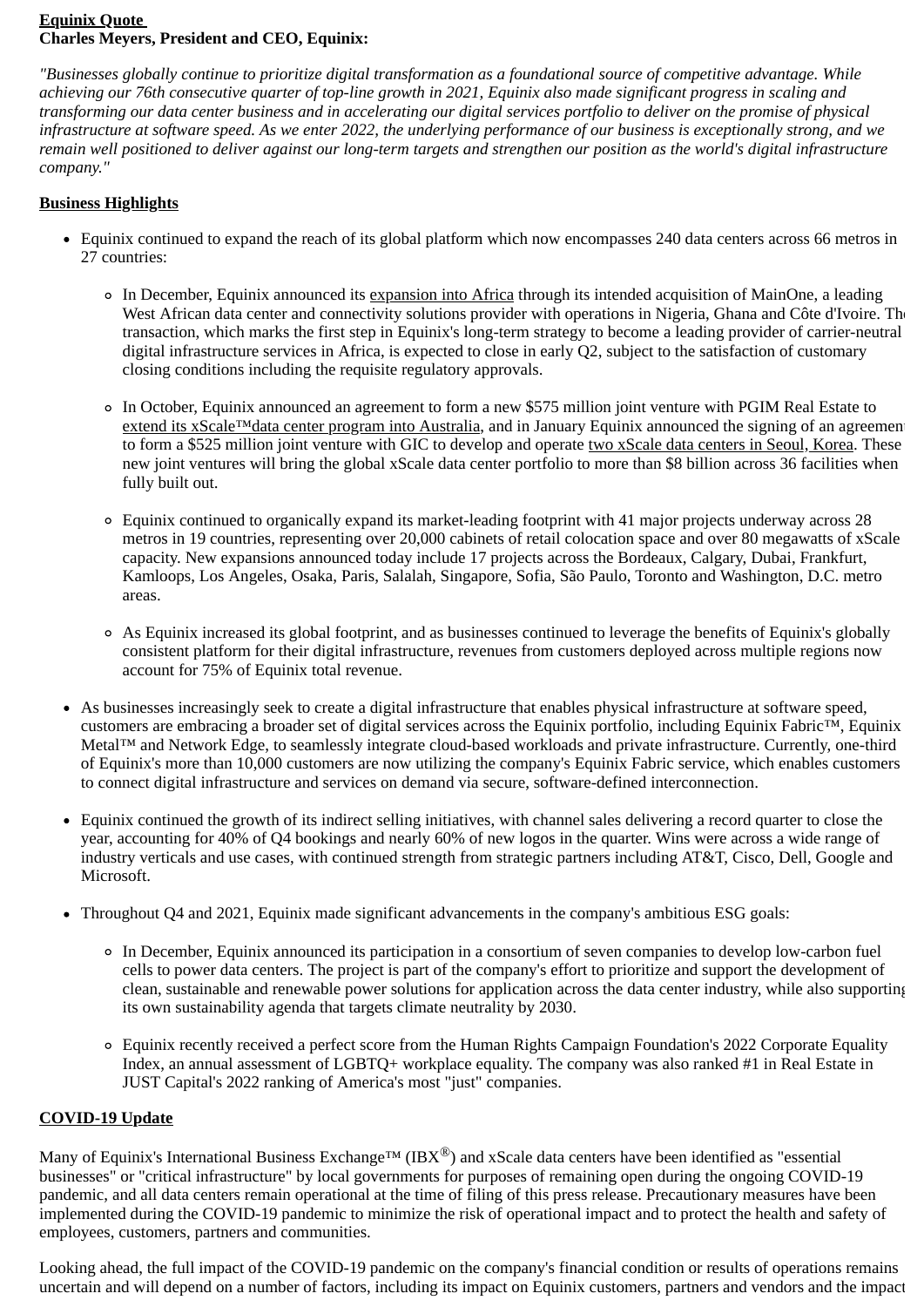on, and functioning of, the global financial markets. The company's past results may not be indicative of future performance, and historical trends may differ materially. Additional information pertaining to the impact of the COVID-19 pandemic on Equinix and the company's response thereto will be provided in the upcoming Form 10-K to be filed with the Securities and Exchange Commission for the year ended December 31, 2021.

## **Business Outlook**

For the first quarter of 2022, Equinix expects revenues to range between \$1.726 and \$1.746 billion, an increase of 2% quarterover-quarter at the midpoint on both an as-reported and normalized and constant currency basis. This guidance includes a negative foreign currency impact of \$3 million when compared to the average FX rates in Q4 2021. Adjusted EBITDA is expected to range between \$781 and \$801 million, which includes negative foreign currency impact of less than \$1 million when compared to the average FX rates in Q4 2021, higher utilities expense and increased seasonal salary and benefit costs of \$17 million attributed to the FICA reset. Adjusted EBITDA includes \$5 million of integration costs related to acquisitions. Recurring capital expenditures are expected to range between \$19 and \$29 million.

For the full year of 2022, total revenues are expected to range between \$7.202 and \$7.252 billion, a 9% increase over the previous year on an as-reported basis, or a 9 - 10% increase on a normalized and constant currency basis. This guidance includes a negative foreign currency impact of \$46 million when compared to the average FX rates in 2021. Adjusted EBITDA is expected to range between \$3.307 and \$3.337 billion, an adjusted EBITDA margin of 46%. This adjusted EBITDA includes a negative foreign currency impact of \$22 million when compared to the average FX rates in 2021 and includes approximately 130 basis points of year-over-year margin headwind due to the temporarily inflated power rates in Singapore and the lapping of the favorable Texas virtual Power Purchase Agreement settlements from 2021. The power market dislocation in Singapore is expected to be transitory and adjusted EBITDA margins are expected to improve in the second half of 2022. For the year, the company expects to incur \$20 million in integration costs related to acquisitions. AFFO is expected to range between \$2.646 and \$2.676 billion, an 8 - 9% increase over the previous year on an as-reported basis, or an 8 - 10% increase on a normalized and constant currency basis. This AFFO guidance includes \$20 million in integration costs related to acquisitions. AFFO per share is expected to range between \$28.87 and \$29.20, a 6 - 8% increase over the previous year on an as-reported basis, or a 7 - 8% increase on a normalized and constant currency basis. This guidance excludes any capital market activities the company may undertake in the future. Nonrecurring capital expenditures, including xScale-related costs, are expected to range between \$2.145 and \$2.385 billion, and recurring capital expenditures are expected to range between \$158 and \$168 million. xScale-related on-balance sheet capital expenditures are expected to range between \$75 and \$125 million, which we anticipate will be reimbursed from both the current and future xScale JVs.

The U.S. dollar exchange rates used for 2021 guidance, taking into consideration the impact of our current foreign currency hedges, have been updated to \$1.15 to the Euro, \$1.31 to the Pound, S\$1.35 to the U.S. dollar, ¥115 to the U.S. dollar and R\$5.57 to the U.S. dollar. The Q4 2021 global revenue breakdown by currency for the Euro, British Pound, Singapore Dollar, Japanese Yen and Brazilian Real is 20%, 9%, 7%, 6% and 3%, respectively.

The adjusted EBITDA guidance is based on the revenue guidance less our expectations of cash cost of revenues and cash operating expenses. The AFFO guidance is based on the adjusted EBITDA guidance less our expectations of net interest expense, an installation revenue adjustment, a straight-line rent expense adjustment, a contract cost adjustment, amortization of deferred financing costs and debt discounts and premiums, income tax expense, an income tax expense adjustment, recurring capital expenditures, other income (expense), (gains) losses on disposition of real estate property, and adjustments for unconsolidated joint ventures' and non-controlling interests' share of these items.

#### **Q4 2021 Results Conference Call and Replay Information**

Equinix will discuss its quarterly results for the period ended December 31, 2021, along with its future outlook, in its quarterly conference call on Wednesday, February 16, 2022, at 5:30 p.m. ET (2:30 p.m. PT). A simultaneous live webcast of the call will be available on the company's Investor Relations website at www.equinix.com/investors. To hear the conference call live, please dial 1-517-308-9482 (domestic and international) and reference the passcode EQIX.

A replay of the call will be available one hour after the call through Wednesday, April 27, 2022, by dialing 1-866-373-4988 and referencing the passcode 2022. In addition, the webcast will be available at www.equinix.com/investors (no password required).

#### **Investor Presentation and Supplemental Financial Information**

Equinix has made available on its website a presentation designed to accompany the discussion of Equinix's results and future outlook, along with certain supplemental financial information and other data. Interested parties may access this information through the Equinix Investor Relations website at www.equinix.com/investors.

#### **Additional Resources**

Equinix Investor Relations Resources

## **About Equinix**

Equinix (Nasdaq: EQIX) is the world's digital infrastructure company, enabling digital leaders to harness a trusted platform to bring together and interconnect the foundational infrastructure that powers their success. Equinix enables today's businesses to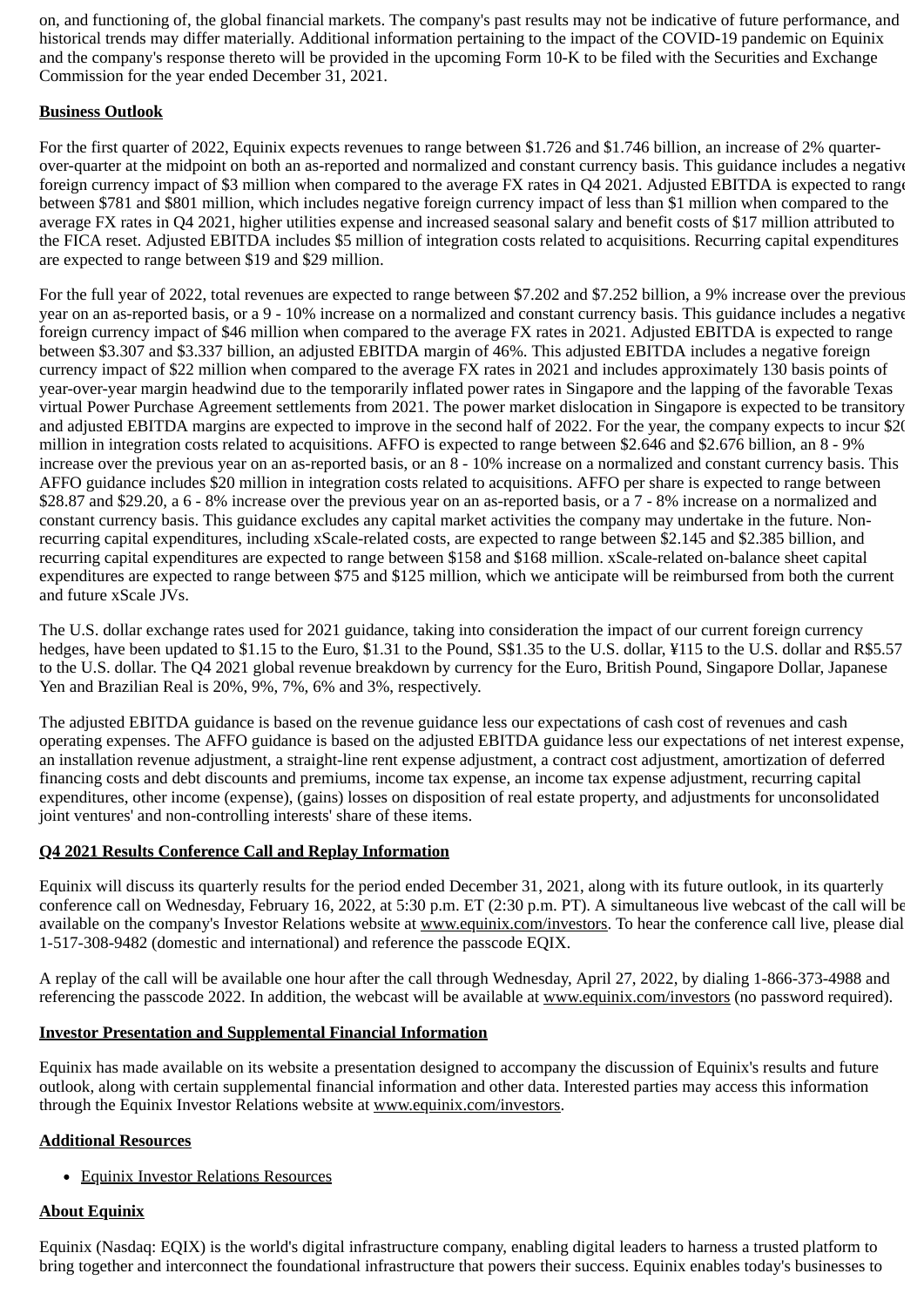access all the right places, partners and possibilities they need to accelerate advantage. With Equinix, they can scale with agility, speed the launch of digital services, deliver world-class experiences and multiply their value.

### **Non-GAAP Financial Measures**

Equinix provides all information required in accordance with generally accepted accounting principles ("GAAP"), but it believes that evaluating its ongoing operating results may be difficult if limited to reviewing only GAAP financial measures. Accordingly, Equinix uses non-GAAP financial measures to evaluate its operations.

Equinix provides normalized and constant currency growth rates, which are calculated to adjust for acquisitions, dispositions, integration costs, changes in accounting principles and foreign currency.

Equinix presents adjusted EBITDA, which is a non-GAAP financial measure. Adjusted EBITDA represents income from operations excluding depreciation, amortization, accretion, stock-based compensation expense, restructuring charges, impairment charges, transaction costs and gain or loss on asset sales.

In presenting non-GAAP financial measures, such as adjusted EBITDA, cash cost of revenues, cash gross margins, cash operating expenses (also known as cash selling, general and administrative expenses or cash SG&A), adjusted EBITDA margins, free cash flow and adjusted free cash flow, Equinix excludes certain items that it believes are not good indicators of Equinix's current or future operating performance. These items are depreciation, amortization, accretion of asset retirement obligations and accrued restructuring charges, stock-based compensation, restructuring charges, impairment charges, transaction costs and gain or loss on asset sales. Equinix excludes these items in order for its lenders, investors and the industry analysts who review and report on Equinix to better evaluate Equinix's operating performance and cash spending levels relative to its industry sector and competitors.

Equinix excludes depreciation expense as these charges primarily relate to the initial construction costs of a data center, and do no reflect its current or future cash spending levels to support its business. Its data centers are long-lived assets, and have an economic life greater than 10 years. The construction costs of a data center do not recur with respect to such data center, although Equinix may incur initial construction costs in future periods with respect to additional data centers, and future capital expenditures remain minor relative to the initial investment. This is a trend it expects to continue. In addition, depreciation is also based on the estimated useful lives of the data centers. These estimates could vary from actual performance of the asset, are based on historic costs incurred to build out our data centers and are not indicative of current or expected future capital expenditures. Therefore, Equinix excludes depreciation from its operating results when evaluating its operations.

In addition, in presenting the non-GAAP financial measures, Equinix also excludes amortization expense related to acquired intangible assets. Amortization expense is significantly affected by the timing and magnitude of acquisitions, and these charges may vary in amount from period to period. We exclude amortization expense to facilitate a more meaningful evaluation of our current operating performance and comparisons to our prior periods. Equinix excludes accretion expense, both as it relates to its asset retirement obligations as well as its accrued restructuring charges, as these expenses represent costs which Equinix also believes are not meaningful in evaluating Equinix's current operations. Equinix excludes stock-based compensation expense, as it can vary significantly from period to period based on share price and the timing, size and nature of equity awards. As such, Equinix and many investors and analysts exclude stock-based compensation expense to compare its operating results with those of other companies. Equinix excludes restructuring charges from its non-GAAP financial measures. The restructuring charges relate to Equinix's decision to exit leases for excess space adjacent to several of its IBX data centers, which it did not intend to build out, or its decision to reverse such restructuring charges. Equinix also excludes impairment charges generally related to certain longlived assets. The impairment charges are related to expense recognized whenever events or changes in circumstances indicate that the carrying amount of assets are not recoverable. Equinix also excludes gain or loss on asset sales as it represents profit or loss that is not meaningful in evaluating the current or future operating performance. Finally, Equinix excludes transaction costs from its non-GAAP financial measures to allow more comparable comparisons of the financial results to the historical operations. The transaction costs relate to costs Equinix incurs in connection with business combinations and formation of joint ventures, including advisory, legal, accounting, valuation and other professional or consulting fees. Such charges generally are not relevant to assessing the long-term performance of Equinix. In addition, the frequency and amount of such charges vary significantly based on the size and timing of the transactions. Management believes items such as restructuring charges, impairment charges, transaction costs and gain or loss on asset sales are non-core transactions; however, these types of costs may occur in future periods.

Equinix also presents funds from operations ("FFO") and adjusted funds from operations ("AFFO"), both commonly used in the REIT industry, as supplemental performance measures. Additionally, Equinix presents AFFO per share, which is also commonly used in the REIT industry. AFFO per share offers investors and industry analysts a perspective of Equinix's underlying operating performance when compared to other REIT companies. FFO is calculated in accordance with the definition established by the National Association of Real Estate Investment Trusts ("NAREIT"). FFO represents net income or loss, excluding gain or loss from the disposition of real estate assets, depreciation and amortization on real estate assets and adjustments for unconsolidated joint ventures' and non-controlling interests' share of these items. AFFO represents FFO, excluding depreciation and amortization expense on non-real estate assets, accretion, stock-based compensation, restructuring charges, impairment charges, transaction costs, an installation revenue adjustment, a straight-line rent expense adjustment, a contract cost adjustment, amortization of deferred financing costs and debt discounts and premiums, gain or loss on debt extinguishment, an income tax expense adjustment, recurring capital expenditures, net income or loss from discontinued operations, net of tax and adjustments from FFO to AFFO for unconsolidated joint ventures' and non-controlling interests' share of these items. Equinix excludes depreciation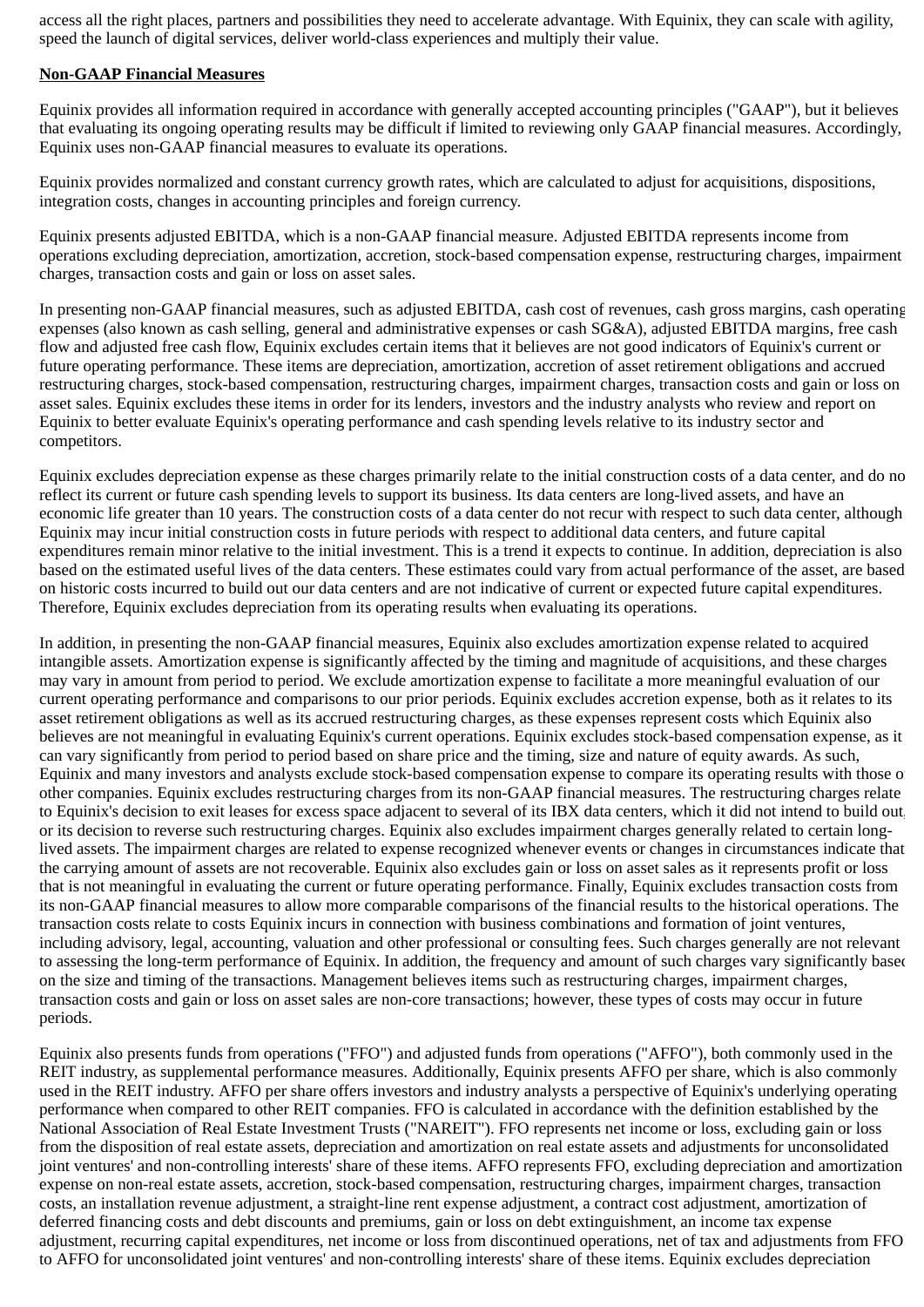expense, amortization expense, accretion, stock-based compensation, restructuring charges, impairment charges and transaction costs for the same reasons that they are excluded from the other non-GAAP financial measures mentioned above.

Equinix includes an adjustment for revenues from installation fees, since installation fees are deferred and recognized ratably over the period of contract term, although the fees are generally paid in a lump sum upon installation. Equinix includes an adjustment for straight-line rent expense on its operating leases, since the total minimum lease payments are recognized ratably over the lease term, although the lease payments generally increase over the lease term. Equinix also includes an adjustment to contract costs incurred to obtain contracts, since contract costs are capitalized and amortized over the estimated period of benefit on a straightline basis, although costs of obtaining contracts are generally incurred and paid during the period of obtaining the contracts. The adjustments for installation revenues, straight-line rent expense and contract costs are intended to isolate the cash activity included within the straight-lined or amortized results in the consolidated statement of operations. Equinix excludes the amortization of deferred financing costs and debt discounts and premiums as these expenses relate to the initial costs incurred in connection with its debt financings that have no current or future cash obligations. Equinix excludes gain or loss on debt extinguishment since it represents a cost that is not a good indicator of Equinix's current or future operating performance. Equinix includes an income tax expense adjustment, which represents the non-cash tax impact due to changes in valuation allowances and uncertain tax positions that do not relate to the current period's operations. Equinix excludes recurring capital expenditures, which represent expenditures to extend the useful life of its IBX and xScale data centers or other assets that are required to support current revenues. Equinix also excludes net income or loss from discontinued operations, net of tax, which represents results that are not a good indicator of our current or future operating performance.

Equinix presents constant currency results of operations, which is a non-GAAP financial measure and is not meant to be considered in isolation or as an alternative to GAAP results of operations. However, Equinix has presented this non-GAAP financial measure to provide investors with an additional tool to evaluate its operating results without the impact of fluctuations in foreign currency exchange rates, thereby facilitating period-to-period comparisons of Equinix's business performance. To present this information, Equinix's current and comparative prior period revenues and certain operating expenses from entities with functional currencies other than the U.S. dollar are converted into U.S. dollars at a consistent exchange rate for purposes of each result being compared.

Non-GAAP financial measures are not a substitute for financial information prepared in accordance with GAAP. Non-GAAP financial measures should not be considered in isolation, but should be considered together with the most directly comparable GAAP financial measures and the reconciliation of the non-GAAP financial measures to the most directly comparable GAAP financial measures. Equinix presents such non-GAAP financial measures to provide investors with an additional tool to evaluate its operating results in a manner that focuses on what management believes to be its core, ongoing business operations. Management believes that the inclusion of these non-GAAP financial measures provides consistency and comparability with past reports and provides a better understanding of the overall performance of the business and its ability to perform in subsequent periods. Equinix believes that if it did not provide such non-GAAP financial information, investors would not have all the necessary data to analyze Equinix effectively.

Investors should note that the non-GAAP financial measures used by Equinix may not be the same non-GAAP financial measures and may not be calculated in the same manner, as those of other companies. Investors should, therefore, exercise caution when comparing non-GAAP financial measures used by us to similarly titled non-GAAP financial measures of other companies. Equinix does not provide forward-looking guidance for certain financial data, such as depreciation, amortization, accretion, stockbased compensation, net income or loss from operations, cash generated from operating activities and cash used in investing activities, and as a result, is not able to provide a reconciliation of GAAP to non-GAAP financial measures for forward-looking data without unreasonable effort. The impact of such adjustments could be significant. Equinix intends to calculate the various non-GAAP financial measures in future periods consistent with how they were calculated for the periods presented within this press release.

#### **Forward-Looking Statements**

*This press release contains forward-looking statements that involve risks and uncertainties. Actual results may differ materially from expectations discussed in such forward-looking statements. Factors that might cause such differences include, but are not limited to, risks to our business and operating results related to the ongoing COVID-19 pandemic; the current inflationary environment; increased costs to procure power and the general volatility in the global energy market; the challenges of acquiring, operating and constructing IBX and xScale data centers and developing, deploying and delivering Equinix products and solutions; unanticipated costs or difficulties relating to the integration of companies we have acquired or will acquire into Equinix; a failure to receive significant revenues from customers in recently built out or acquired data centers; failure to complete any financing arrangements contemplated from time to time; competition from existing and new competitors; the ability to generate sufficient cash flow or otherwise obtain funds to repay new or outstanding indebtedness; the loss or decline in business from our key customers; risks related to our taxation as a REIT and other risks described from time to time in Equinix filings with the Securities and Exchange Commission. In particular, see recent and upcoming Equinix quarterly and annual reports filed with the Securities and Exchange Commission, copies of which are available upon request from Equinix. Equinix does not assume any obligation to update the forward-looking information contained in this press release.*

| EOUINIX, INC.<br><b>Condensed Consolidated Statements of Operations</b><br>(in thousands, except per share data)<br>(unaudited) |
|---------------------------------------------------------------------------------------------------------------------------------|
|                                                                                                                                 |

|              | <b>Three Months Ended</b> |              |              | <b>Twelve Months Ended</b> |
|--------------|---------------------------|--------------|--------------|----------------------------|
| December 31. | September 30.             | December 31. | December 31. | December 31.               |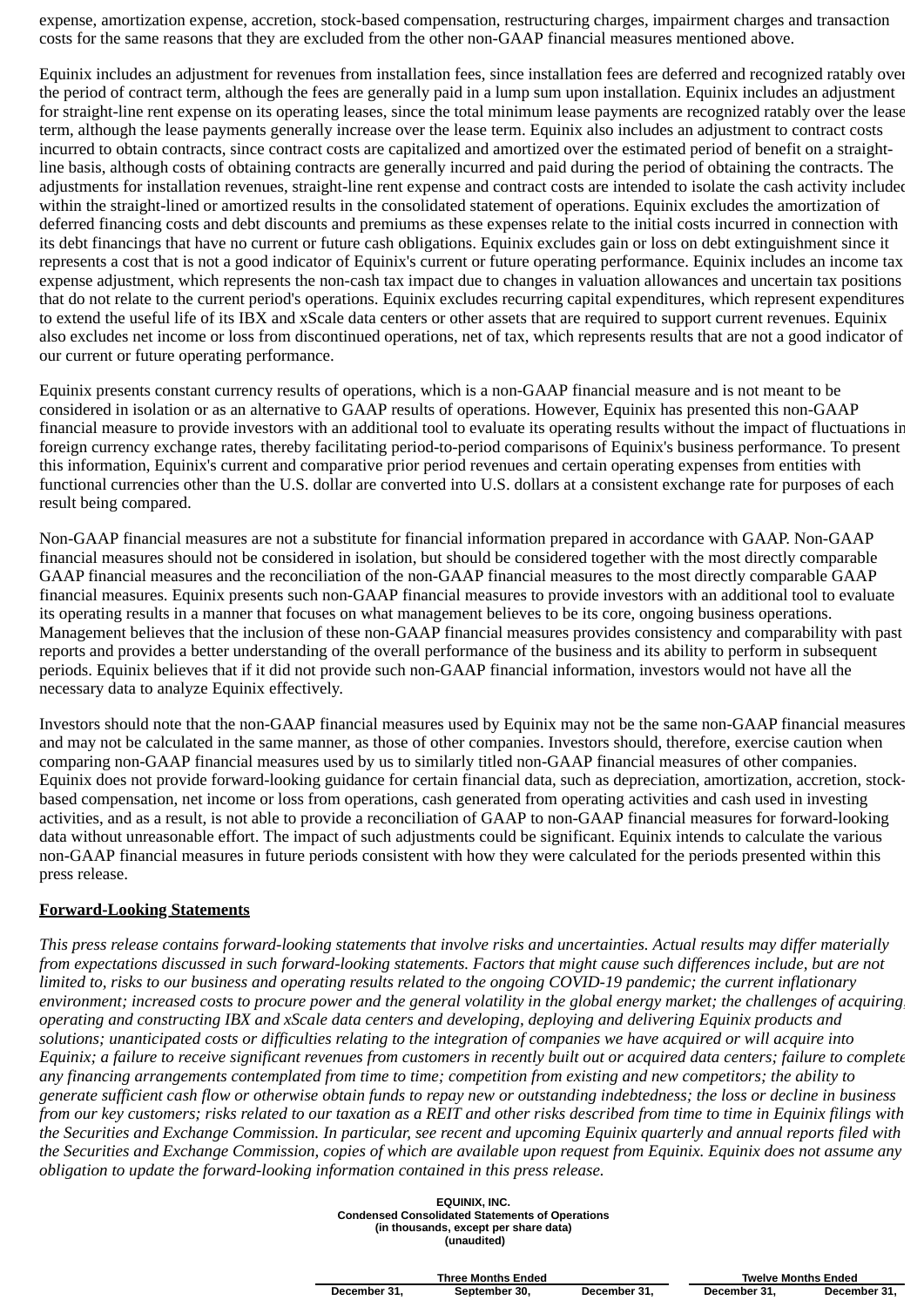|                                                                | 2021            |    | 2021      |    |            |    |            |                | 2020       |  | 2021 |  | 2020 |
|----------------------------------------------------------------|-----------------|----|-----------|----|------------|----|------------|----------------|------------|--|------|--|------|
| Recurring revenues                                             | \$<br>1,603,474 | \$ | 1,563,616 | \$ | 1,466,126  | \$ | 6,220,485  | \$             | 5,658,030  |  |      |  |      |
| Non-recurring revenues                                         | 102,904         |    | 111,560   |    | 97,989     |    | 415,052    |                | 340,515    |  |      |  |      |
| <b>Revenues</b>                                                | 1,706,378       |    | 1,675,176 |    | 1,564,115  |    | 6,635,537  |                | 5,998,545  |  |      |  |      |
| Cost of revenues                                               | 910,435         |    | 885,650   |    | 830,735    |    | 3,472,422  |                | 3,074,340  |  |      |  |      |
| <b>Gross profit</b>                                            | 795,943         |    | 789,526   |    | 733,380    |    | 3,163,115  |                | 2,924,205  |  |      |  |      |
| Operating expenses:                                            |                 |    |           |    |            |    |            |                |            |  |      |  |      |
| Sales and marketing                                            | 189.798         |    | 182,997   |    | 187,055    |    | 741,232    |                | 718,356    |  |      |  |      |
| General and administrative                                     | 343,711         |    | 334,625   |    | 293,144    |    | 1,301,797  |                | 1,090,981  |  |      |  |      |
| <b>Transaction costs</b>                                       | 9,405           |    | 5,197     |    | 24,948     |    | 22,769     |                | 55,935     |  |      |  |      |
| Impairment charges                                             |                 |    |           |    |            |    |            |                | 7,306      |  |      |  |      |
| (Gain) loss on asset sales                                     | 3,304           |    | (15, 414) |    | (373)      |    | (10, 845)  |                | (1, 301)   |  |      |  |      |
| <b>Total operating expenses</b>                                | 546,218         |    | 507,405   |    | 504,774    |    | 2,054,953  |                | 1,871,277  |  |      |  |      |
| Income from operations                                         | 249,725         |    | 282,121   |    | 228,606    |    | 1,108,162  |                | 1,052,928  |  |      |  |      |
| Interest and other income (expense):                           |                 |    |           |    |            |    |            |                |            |  |      |  |      |
| Interest income                                                | 1,130           |    | 411       |    | 1,244      |    | 2,644      |                | 8,654      |  |      |  |      |
| Interest expense                                               | (80, 227)       |    | (78, 943) |    | (90, 912)  |    | (336,082)  |                | (406, 466) |  |      |  |      |
| Other income (expense)                                         | (5,802)         |    | 1,482     |    | (2,697)    |    | (50, 647)  |                | 6,913      |  |      |  |      |
| Gain (loss) on debt extinguishment                             | 214             |    | 179       |    | (44,001)   |    | (115, 125) |                | (145, 804) |  |      |  |      |
| Total interest and other, net                                  | (84, 685)       |    | (76, 871) |    | (136, 366) |    | (499, 210) |                | (536, 703) |  |      |  |      |
| Income before income taxes                                     | 165,040         |    | 205,250   |    | 92,240     |    | 608,952    |                | 516,225    |  |      |  |      |
| Income tax expense                                             | (41, 899)       |    | (53, 224) |    | (41, 304)  |    | (109, 224) |                | (146, 151) |  |      |  |      |
| Net income                                                     | 123,141         |    | 152,026   |    | 50,936     |    | 499,728    |                | 370,074    |  |      |  |      |
| Net (income) loss attributable to non-controlling<br>interests | 133             |    | 190       |    | 58         |    | 463        |                | (297)      |  |      |  |      |
| Net income attributable to Equinix                             | \$<br>123,274   | \$ | 152,216   | \$ | 50,994     | \$ | 500,191    | \$             | 369,777    |  |      |  |      |
| Net income per share attributable to Equinix:                  |                 |    |           |    |            |    |            |                |            |  |      |  |      |
| Basic net income per share                                     | \$<br>1.37      | \$ | 1.69      | \$ | 0.57       | \$ | 5.57       | \$             | 4.22       |  |      |  |      |
| Diluted net income per share                                   | \$<br>1.36      | \$ | 1.68      | \$ | 0.57       | \$ | 5.53       | $\mathfrak{P}$ | 4.18       |  |      |  |      |
| Shares used in computing basic net income per<br>share         | 90,240          |    | 89,858    |    | 89,113     |    | 89,772     |                | 87,700     |  |      |  |      |
| Shares used in computing diluted net income per<br>share       | 90,752          |    | 90.467    |    | 89,726     |    | 90.409     |                | 88,410     |  |      |  |      |

#### **EQUINIX, INC. Condensed Consolidated Statements of Comprehensive Income (Loss) (in thousands) (unaudited)**

|                                                                                                                                |                            | <b>Three Months Ended</b>   |                         | <b>Twelve Months Ended</b>  |                          |  |  |  |
|--------------------------------------------------------------------------------------------------------------------------------|----------------------------|-----------------------------|-------------------------|-----------------------------|--------------------------|--|--|--|
|                                                                                                                                | December 31,<br>2021       | September 30,<br>2021       | December 31,<br>2020    | December 31,<br>2021        | December 31,<br>2020     |  |  |  |
| Net income<br>Other comprehensive income (loss), net of tax:<br>Foreign currency translation adjustment ("CTA") gain<br>(loss) | 123,141<br>Ъ<br>(115, 278) | 152,026<br>\$<br>(260, 011) | 50,936<br>\$<br>481,625 | 499,728<br>\$<br>(559, 969) | 370,074<br>\$<br>548,560 |  |  |  |
| Unrealized gain (loss) on cash flow hedges                                                                                     | 8,514                      | 28,270                      | (27, 824)               | 60,562                      | (82, 790)                |  |  |  |
| Net investment hedge CTA gain (loss)                                                                                           | 62,763                     | 131,080                     | (265, 340)              | 326,982                     | (444, 553)               |  |  |  |
| Net actuarial gain on defined benefit plans<br>Total other comprehensive income (loss), net of<br>tax                          | 16<br>(43,985)             | 14<br>(100, 647)            | 8<br>188,469            | 57<br>(172, 368)            | 85<br>21,302             |  |  |  |
| Comprehensive income, net of tax<br>Net (income) loss attributable to non-controlling                                          | 79,156                     | 51,379                      | 239,405                 | 327,360                     | 391,376                  |  |  |  |
| interests<br>Other comprehensive income attributable to non-<br>controlling interests                                          | 133<br>(5)                 | 190                         | 58<br>(36)              | 463<br>(15)                 | (297)<br>(57)            |  |  |  |
| Comprehensive income attributable to Equinix                                                                                   | 79,284<br>\$               | 51,569<br>\$                | 239,427<br>\$           | 327,808<br>\$               | \$<br>391,022            |  |  |  |

#### **EQUINIX, INC. Condensed Consolidated Balance Sheets (in thousands) (unaudited)**

|                                        | December 31, 2021    | December 31, 2020    |
|----------------------------------------|----------------------|----------------------|
| Assets                                 |                      |                      |
| Cash and cash equivalents              | \$<br>1,536,358      | \$<br>1.604.869      |
| Short-term investments                 |                      | 4.532                |
| Accounts receivable, net               | 681.809              | 676,738              |
| Other current assets                   | 462,739              | 323,016              |
| Assets held for sale                   | 276,195              |                      |
| <b>Total current assets</b>            | 2,957,101            | 2,609,155            |
| Property, plant and equipment, net     | 15,445,775           | 14,503,084           |
| Operating lease right-of-use assets    | 1,282,418            | 1,475,057            |
| Goodwill                               | 5,372,071            | 5,472,553            |
| Intangible assets, net<br>Other assets | 1,935,267<br>926.066 | 2,170,945<br>776,047 |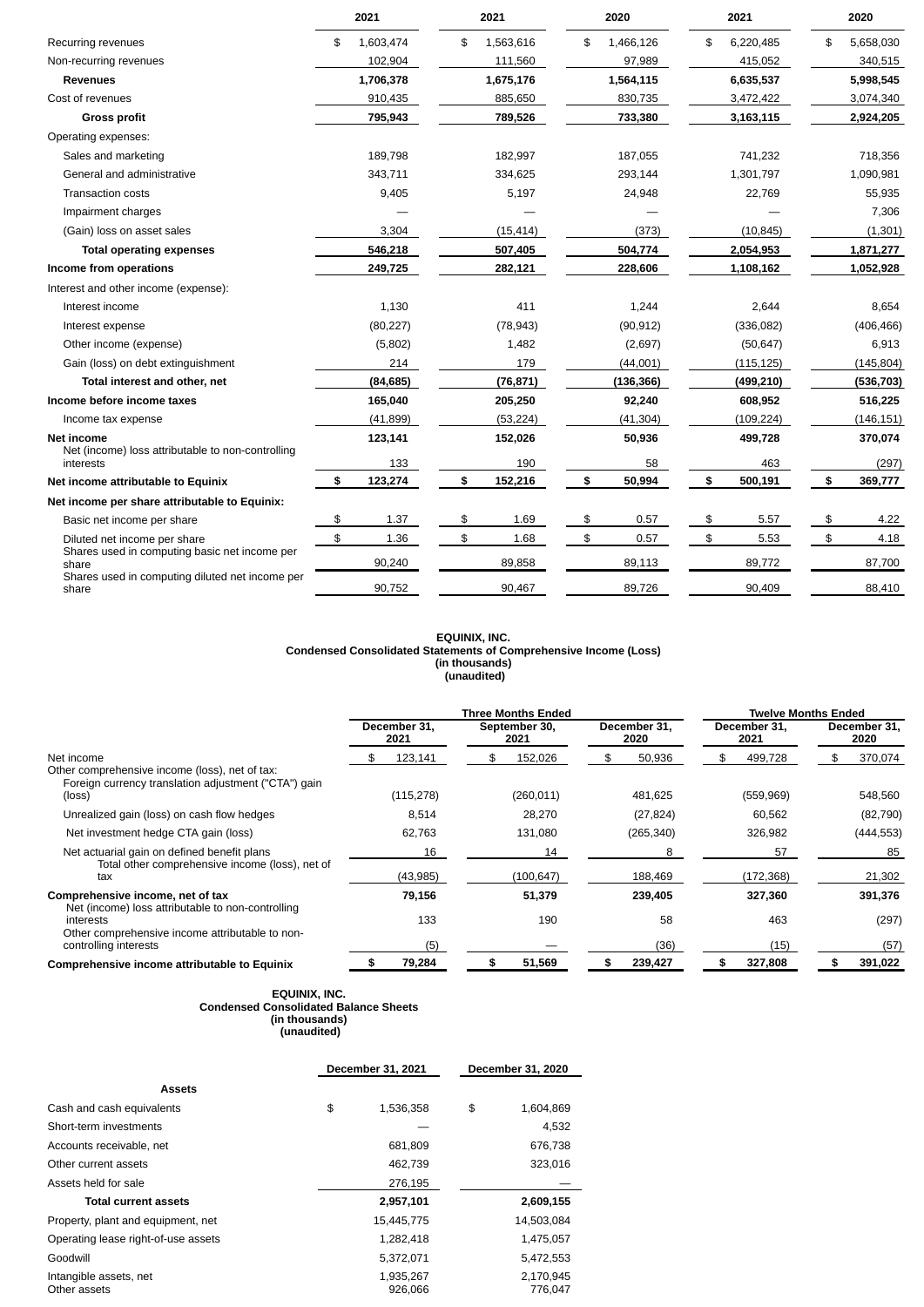| <b>Total assets</b>                               | \$<br>27,918,698 | \$<br>27,006,841 |
|---------------------------------------------------|------------------|------------------|
| <b>Liabilities and Stockholders' Equity</b>       |                  |                  |
| Accounts payable and accrued expenses             | \$<br>879,144    | \$<br>844,862    |
| Accrued property, plant and equipment             | 187,334          | 301,155          |
| Current portion of operating lease liabilities    | 144,029          | 154,207          |
| Current portion of finance lease liabilities      | 147,841          | 137,683          |
| Current portion of mortgage and loans payable     | 33,087           | 82,289           |
| Current portion of senior notes                   |                  | 150,186          |
| Other current liabilities                         | 214,519          | 354,368          |
| <b>Total current liabilities</b>                  | 1,605,954        | 2,024,750        |
| Operating lease liabilities, less current portion | 1,107,180        | 1,308,627        |
| Finance lease liabilities, less current portion   | 1,989,668        | 1,784,816        |
| Mortgage and loans payable, less current portion  | 586,577          | 1,287,254        |
| Senior notes, less current portion                | 10,984,144       | 9,018,277        |
| Other liabilities                                 | 763,411          | 948,999          |
| <b>Total liabilities</b>                          | 17,036,934       | 16,372,723       |
| Common stock                                      | 91               | 89               |
| Additional paid-in capital                        | 15,984,597       | 15,028,357       |
| Treasury stock                                    | (112, 208)       | (122, 118)       |
| Accumulated dividends                             | (6, 165, 140)    | (5, 119, 274)    |
| Accumulated other comprehensive loss              | (1,085,751)      | (913, 368)       |
| Retained earnings                                 | 2,260,493        | 1,760,302        |
| <b>Total Equinix stockholders' equity</b>         | 10,882,082       | 10,633,988       |
| Non-controlling interests                         | (318)            | 130              |
| <b>Total stockholders' equity</b>                 | 10,881,764       | 10,634,118       |
| Total liabilities and stockholders' equity        | \$<br>27,918,698 | \$<br>27,006,841 |

Ending headcount by geographic region is as follows:

| Americas headcount     | 5.056  | 4.599  |
|------------------------|--------|--------|
| <b>EMEA</b> headcount  | 3.611  | 3.405  |
| Asia-Pacific headcount | 2.277  | 2.009  |
| Total headcount        | 10.944 | 10.013 |
|                        |        |        |

#### **EQUINIX, INC. Summary of Debt Principal Outstanding (in thousands) (unaudited)**

|                                                                       |    | December 31, 2021 | December 31, 2020 |            |  |
|-----------------------------------------------------------------------|----|-------------------|-------------------|------------|--|
| Finance lease liabilities                                             | \$ | 2,137,509         | \$                | 1,922,499  |  |
| Term loans                                                            |    | 549,343           |                   | 1,288,779  |  |
| Mortgage payable and other loans payable                              |    | 70,321            |                   | 80,764     |  |
| Plus (minus): mortgage premium, debt discount and issuance costs, net |    | (1,276)           |                   | 1,427      |  |
| Total mortgage and loans payable principal                            |    | 618,388           |                   | 1,370,970  |  |
| Senior notes                                                          |    | 10,984,144        |                   | 9,168,463  |  |
| Plus: debt discount and issuance costs                                |    | 117,986           |                   | 92,773     |  |
| Less: debt premium                                                    |    |                   |                   | (186)      |  |
| Total senior notes principal                                          |    | 11,102,130        |                   | 9,261,050  |  |
| Total debt principal outstanding                                      |    | 13,858,027        | \$                | 12,554,519 |  |

#### **EQUINIX, INC. Condensed Consolidated Statements of Cash Flows (in thousands) (unaudited)**

|                                                                                   |    | <b>Three Months Ended</b> |    |                       |  |                   |                      | <b>Twelve Months Ended</b> |                      |                      |                             |  |
|-----------------------------------------------------------------------------------|----|---------------------------|----|-----------------------|--|-------------------|----------------------|----------------------------|----------------------|----------------------|-----------------------------|--|
|                                                                                   |    | December 31.<br>2021      |    | September 30.<br>2021 |  |                   | December 31.<br>2020 |                            | December 31.<br>2021 |                      | <b>December</b><br>31, 2020 |  |
| Cash flows from operating activities:                                             |    |                           |    |                       |  |                   |                      |                            |                      |                      |                             |  |
| Net income                                                                        | \$ | 123.141                   | \$ | 152.026               |  | 50.936            | \$                   | 499.728                    | \$                   | 370.074              |                             |  |
| Adjustments to reconcile net income to net cash provided by operating activities: |    |                           |    |                       |  |                   |                      |                            |                      |                      |                             |  |
| Depreciation, amortization and accretion<br>Stock-based compensation              |    | 428.764<br>96.379         |    | 419.684<br>94.710     |  | 378.859<br>79.361 |                      | 1.660.524<br>363.774       |                      | 1.427.010<br>294.952 |                             |  |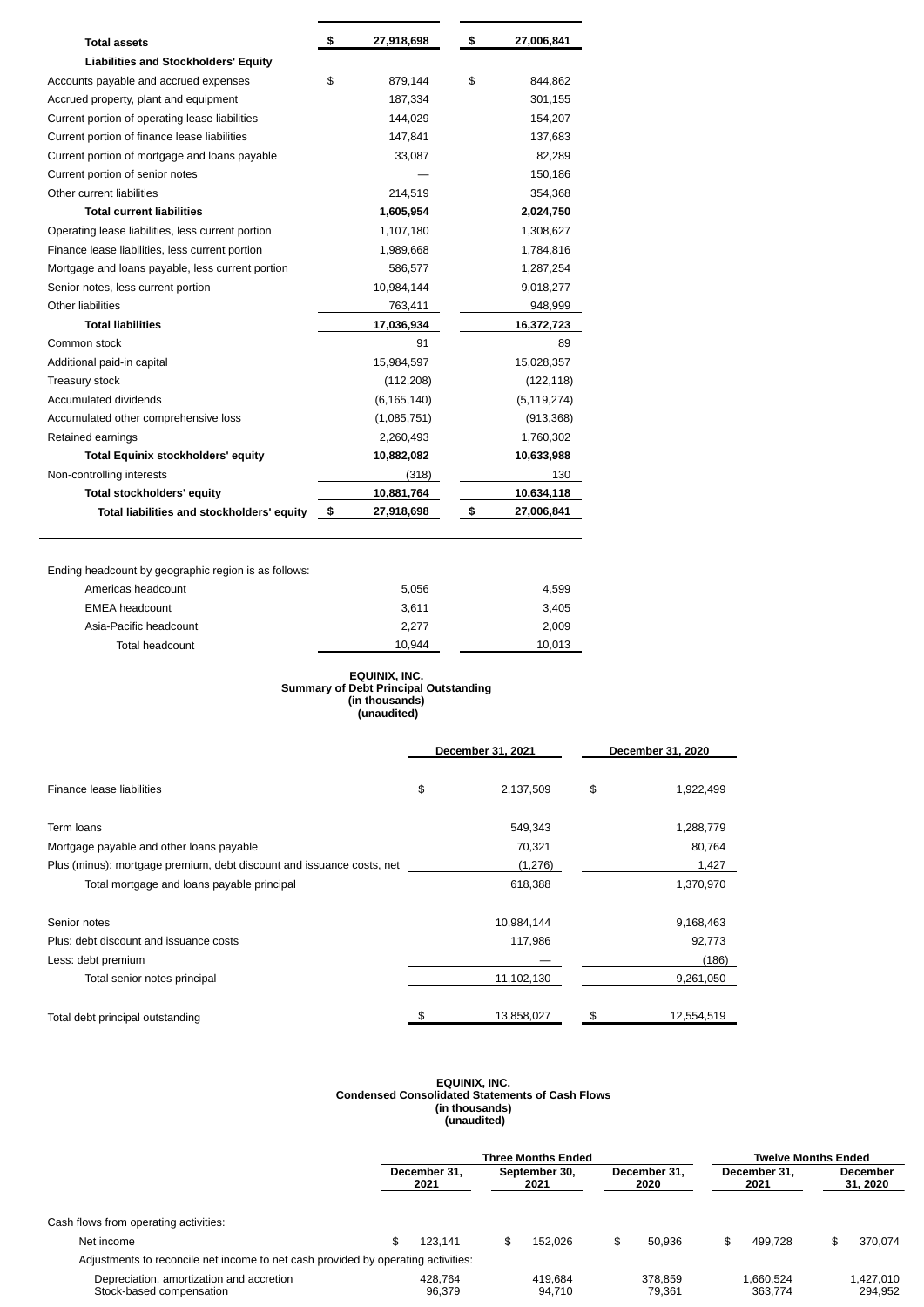| Adjusted free cash flow <sup>(2)</sup>                                                                       | 108,791<br>- 56       | 160,963<br>S,    | 186,215<br>S,    | 4,279<br>- 56          | 361,719<br>- \$         |
|--------------------------------------------------------------------------------------------------------------|-----------------------|------------------|------------------|------------------------|-------------------------|
| Free cash flow (negative free cash flow) $^{(1)}$                                                            | 101,803<br>- \$       | (104, 747)<br>\$ | (591, 529)<br>\$ | -\$<br>(356, 056)      | \$(1,018,735)           |
| Cash paid for interest                                                                                       | 110,282<br>\$         | \$<br>86,466     | \$<br>132,034    | \$<br>426,439          | \$<br>498,408           |
| Cash paid for taxes                                                                                          | 16,019<br>\$          | 35,755<br>\$     | 27,385<br>\$     | 134,411<br>\$          | 143,934<br>\$           |
| Supplemental cash flow information:                                                                          |                       |                  |                  |                        |                         |
| Cash, cash equivalents and restricted cash at end of period                                                  | \$ 1,549,454          | \$1,391,558      | \$1,625,695      | \$1,549,454            | \$1,625,695             |
| Cash, cash equivalents and restricted cash at beginning of period                                            | 1,391,558             | 1,821,915        | 2,666,088        | 1,625,695              | 1,886,613               |
| Net increase (decrease) in cash, cash equivalents and restricted<br>cash                                     | 157,896               | (430, 357)       | (1,040,393)      | (76, 241)              | (260, 918)              |
| Effect of foreign currency exchange rates on cash, cash<br>equivalents and restricted cash                   | (6, 335)              | (7,085)          | 35,065           | (30, 474)              | 40,702                  |
| Net cash provided by (used in) financing activities                                                          | 92,822                | (266, 387)       | (421,830)        | 413,765                | 815,526                 |
| Debt issuance costs                                                                                          |                       |                  | (15, 970)        | (25, 102)              | (42, 236)               |
| Debt extinguishment costs                                                                                    |                       |                  | (29, 296)        | (99, 185)              | (111, 700)              |
| Repayment of senior notes                                                                                    |                       |                  | (1,923,000)      | (1,990,650)            | (4,363,761)             |
| Repayment of mortgage and loans payable                                                                      | (10, 584)             | (10, 367)        | (20, 857)        | (717, 010)             | (829, 466)              |
| Repayment of finance lease liabilities                                                                       | (35, 410)             | (31, 252)        | (40, 842)        | (165, 539)             | (115, 288)              |
| Proceeds from senior notes, net of debt discounts                                                            |                       |                  | 1,845,891        | 3,878,662              | 4,431,627               |
| Proceeds from mortgage and loans payable                                                                     |                       |                  |                  |                        | 750,790                 |
| Payment of dividend distributions<br>Proceeds from public offering of common stock, net of<br>offering costs | (259, 455)<br>398,271 | (262, 362)       | (237, 756)       | (1,042,909)<br>497,870 | (947, 933)<br>1,981,375 |
| Proceeds from employee equity awards                                                                         |                       | 37,594           |                  | 77,628                 | 62,118                  |
| Cash flows from financing activities:                                                                        |                       |                  |                  |                        |                         |
| Net cash used in investing activities                                                                        | (820.696)             | (821,631)        | (1, 339, 776)    | (3,006,738)            | (3,426,972)             |
| Proceeds from asset sales                                                                                    | 34,091                | 174,494          | 334,397          | 208,585                | 334,397                 |
| Purchases of other property, plant and equipment                                                             | (817, 405)            | (678, 277)       | (834, 330)       | (2,751,512)            | (2, 282, 504)           |
| Real estate acquisitions                                                                                     | (6,988)               | (107, 212)       | (75, 720)        | (201, 837)             | (200, 182)              |
| Business acquisitions, net of cash and restricted cash<br>acquired                                           |                       | (158, 498)       | (702, 024)       | (158, 498)             | (1, 180, 272)           |
| Purchases, sales and maturities of investments, net                                                          | (30, 394)             | (52, 138)        | (62,099)         | (103, 476)             | (98, 411)               |
| Cash flows from investing activities:                                                                        |                       |                  |                  |                        |                         |
| Net cash provided by operating activities                                                                    | 892,105               | 664,746          | 686,148          | 2,547,206              | 2,309,826               |
| Other assets and liabilities                                                                                 | 40,521                | (34, 853)        | 74,981           | (141, 912)             | (7, 188)                |
| Operating lease liabilities                                                                                  | (39, 782)             | (37, 423)        | (35, 472)        | (177, 533)             | (142, 863)              |
| Operating lease right-of-use assets                                                                          | 37,862                | 40,953           | 39,039           | 140,590                | 153,650                 |
| Accounts payable and accrued expenses                                                                        | 54,628                | 67,169           | (10, 045)        | 64,596                 | 25,801                  |
| Income taxes, net                                                                                            | 27,598                | 21,735           | (2, 448)         | (16, 602)              | (22, 641)               |
| Accounts receivable                                                                                          | 109,440               | (53, 984)        | 63,516           | (1,873)                | 25,412                  |
| Changes in operating assets and liabilities:                                                                 |                       |                  |                  |                        |                         |
| Other items                                                                                                  | 6,089                 | 5,932            | (158)            | 34,499                 | 18,071                  |
| Impairment charges                                                                                           |                       |                  |                  |                        | 7,306                   |
| Loss (gain) on asset sales                                                                                   | 3,304                 | (15, 414)        | (373)            | (10, 845)              | (1,301)                 |
| (Gain) loss on debt extinguishment                                                                           | (214)                 | (179)            | 44,001           | 115,125                | 145,804                 |
| Amortization of debt issuance costs and debt discounts<br>and premiums                                       | 4,375                 | 4,390            | 3,951            | 17,135                 | 15,739                  |
|                                                                                                              |                       |                  |                  |                        |                         |

(1) We define free cash flow (negative free cash flow) as net cash provided by operating activities plus net cash provided by (used in) investing activities (excluding the net purchases, sales and maturities of investments) as presented below:

|                                                                 | <b>Three Months Ended</b> |                      |  |                       |  |                      | <b>Twelve Months Ended</b> |             |                             |               |
|-----------------------------------------------------------------|---------------------------|----------------------|--|-----------------------|--|----------------------|----------------------------|-------------|-----------------------------|---------------|
|                                                                 |                           | December 31.<br>2021 |  | September 30.<br>2021 |  | December 31.<br>2020 | December 31.<br>2021       |             | <b>December</b><br>31, 2020 |               |
| Net cash provided by operating activities as presented<br>above |                           | 892.105              |  | 664.746               |  | 686.148              |                            | \$2.547.206 |                             | 2.309.826     |
| Net cash used in investing activities as presented above        |                           | (820, 696)           |  | (821, 631)            |  | (1,339,776)          |                            | (3,006,738) |                             | (3,426,972)   |
| Purchases, sales and maturities of investments, net             |                           | 30.394               |  | 52,138                |  | 62.099               |                            | 103.476     |                             | 98.411        |
| Free cash flow (negative free cash flow)                        |                           | 101.803              |  | (104,747)             |  | (591, 529)           |                            | (356, 056)  |                             | \$(1,018,735) |

(2) We define adjusted free cash flow as free cash flow (negative free cash flow) as defined above, excluding any real estate and business acquisitions, net of cash and restricted cash acquired as presented below:

| Free cash flow (negative free cash flow) as defined above<br>Less business acquisitions, net of cash and restricted cash | 101.803 |  | (104.747) |  | (591.529) |  | (356.056) |  | \$(1,018,735) |
|--------------------------------------------------------------------------------------------------------------------------|---------|--|-----------|--|-----------|--|-----------|--|---------------|
| acquired                                                                                                                 |         |  | 158.498   |  | 702.024   |  | 158.498   |  | 1.180.272     |
| Less real estate acquisitions                                                                                            | 6.988   |  | 107.212   |  | 75.720    |  | 201.837   |  | 200.182       |
| Adjusted free cash flow                                                                                                  | 108.791 |  | 160.963   |  | 186.215   |  | 4.279     |  | 361.719       |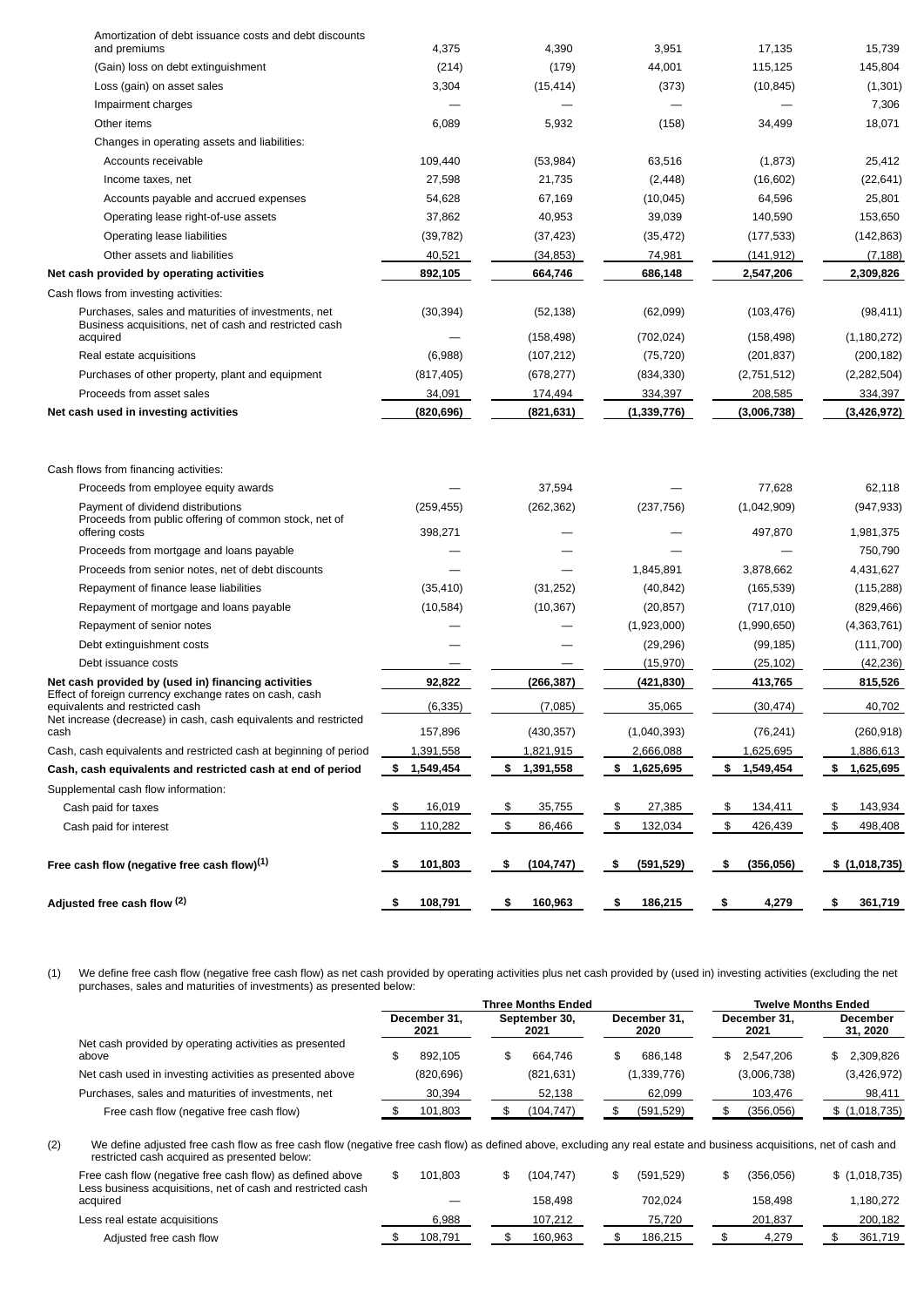#### **EQUINIX, INC. Non-GAAP Measures and Other Supplemental Data (in thousands) (unaudited)**

|                                                   |                      | <b>Three Months Ended</b> |                      | <b>Twelve Months Ended</b> |                      |
|---------------------------------------------------|----------------------|---------------------------|----------------------|----------------------------|----------------------|
|                                                   | December 31,<br>2021 | September 30,<br>2021     | December 31,<br>2020 | December 31,<br>2021       | December 31,<br>2020 |
| Recurring revenues                                | \$1,603,474          | \$1,563,616               | \$1,466,126          | \$6,220,485                | \$5,658,030          |
| Non-recurring revenues                            | 102,904              | 111,560                   | 97,989               | 415,052                    | 340,515              |
| Revenues $(1)$                                    | 1,706,378            | 1,675,176                 | 1,564,115            | 6,635,537                  | 5,998,545            |
| Cash cost of revenues (2)                         | 577,991              | 564,499                   | 539,667              | 2,197,496                  | 1,991,341            |
| Cash gross profit (3)                             | 1,128,387            | 1,110,677                 | 1,024,448            | 4,438,041                  | 4,007,204            |
| Cash operating expenses (4)(7).                   |                      |                           |                      |                            |                      |
| Cash sales and marketing expenses (5)             | 121,637              | 114,112                   | 119,805              | 464,084                    | 452,800              |
| Cash general and administrative expenses (6)      | 219,173              | 210.267                   | 193,241              | 829,573                    | 701,506              |
| Total cash operating expenses (4)(7)              | 340,810              | 324,379                   | 313,046              | 1,293,657                  | 1,154,306            |
| Adjusted EBITDA <sup>(8)</sup>                    | 787,577              | 786,298<br>\$             | 711,402<br>\$        | \$3,144,384                | \$2,852,898          |
| Cash gross margins <sup>(9)</sup>                 | 66<br>%              | 66<br>%                   | 65<br>$\%$           | 67<br>%                    | 67 %                 |
| <b>Adjusted EBITDA</b><br>margins <sup>(10)</sup> | 46<br>%              | 47<br>%                   | 45<br>%              | 47<br>%                    | 48<br>- %            |
| Adjusted EBITDA flow-through rate (11)            | 4 %                  | (64) %                    | (58) %               | 46<br>%                    | 38<br>- %            |
| FFO <sup>(12)</sup>                               | 406,880<br>\$        | 407,981<br>\$             | \$<br>301,747        | \$1,572,997                | \$1,300,630          |
| AFFO (13) (14)                                    | 564,194<br>S         | 628,270<br>\$             | 516,965<br>\$        | \$2,451,229                | \$2,189,145          |
| Basic FFO per share (15)                          | 4.51<br>\$           | -\$<br>4.54               | 3.39<br>\$           | 17.52<br>- \$              | \$<br>14.83          |
| Diluted FFO per share (15)                        | 4.48<br>\$           | \$<br>4.51                | \$<br>3.36           | 17.40<br>\$                | \$<br>14.71          |
| Basic AFFO per share (15)                         | 6.25<br>\$           | \$<br>6.99                | \$<br>5.80           | 27.31<br>- \$              | 24.96<br>- \$        |
| Diluted AFFO per share <sup>(15)</sup>            | 6.22<br>\$           | \$<br>6.94                | \$<br>5.76           | \$<br>27.11                | \$<br>24.76          |

## (1) The geographic split of our revenues on <sup>a</sup> services basis is presented below:

*Americas Revenues:*

| Colocation             | 512.424<br>\$ | 504.711<br>\$ | 472.227<br>\$ | \$2,002,253     | \$1,820,709  |
|------------------------|---------------|---------------|---------------|-----------------|--------------|
| <b>Interconnection</b> | 177.661       | 168.511       | 161.334       | 678.677         | 622,327      |
| Managed infrastructure | 46,045        | 43,313        | 36,787        | 168,577         | 120,159      |
| Other                  | 5,184         | 4,757         | 5,393         | 12,430          | 19,605       |
| Recurring revenues     | 741.314       | 721.292       | 675.741       | 2,861,937       | 2,582,800    |
| Non-recurring revenues | 40,801        | 41,761        | 36,361        | 159,814         | 124,958      |
| Revenues               | 782.115       | 763,053       | 712,102       | 3,021,751<br>S. | \$ 2.707.758 |

#### *EMEA Revenues:*

| Colocation             | \$<br>410,457 | \$<br>400.395 | 369,523<br>\$ | \$1,597,830     | \$1,504,770 |
|------------------------|---------------|---------------|---------------|-----------------|-------------|
| Interconnection        | 66,821        | 65,809        | 58,345        | 259,538         | 213,490     |
| Managed infrastructure | 30,205        | 31,445        | 37,883        | 124.937         | 127,722     |
| Other                  | 5,259         | 5,639         | 4,561         | 19,626          | 18,738      |
| Recurring revenues     | 512,742       | 503,288       | 470,312       | 2,001,931       | 1,864,720   |
| Non-recurring revenues | 40,601        | 41,939        | 40,995        | 153,285         | 131,669     |
| Revenues               | 553,343       | 545,227       | 511,307       | 2,155,216<br>\$ | 1,996,389   |
|                        |               |               |               |                 |             |
| Asia-Pacific Revenues: |               |               |               |                 |             |

| Colocation |  | 268,908 |  | 259,092 | \$ | 246,864 | ה. | 1,042,131 | $\rightarrow$<br>ж. | 933,522<br>__ |
|------------|--|---------|--|---------|----|---------|----|-----------|---------------------|---------------|
|------------|--|---------|--|---------|----|---------|----|-----------|---------------------|---------------|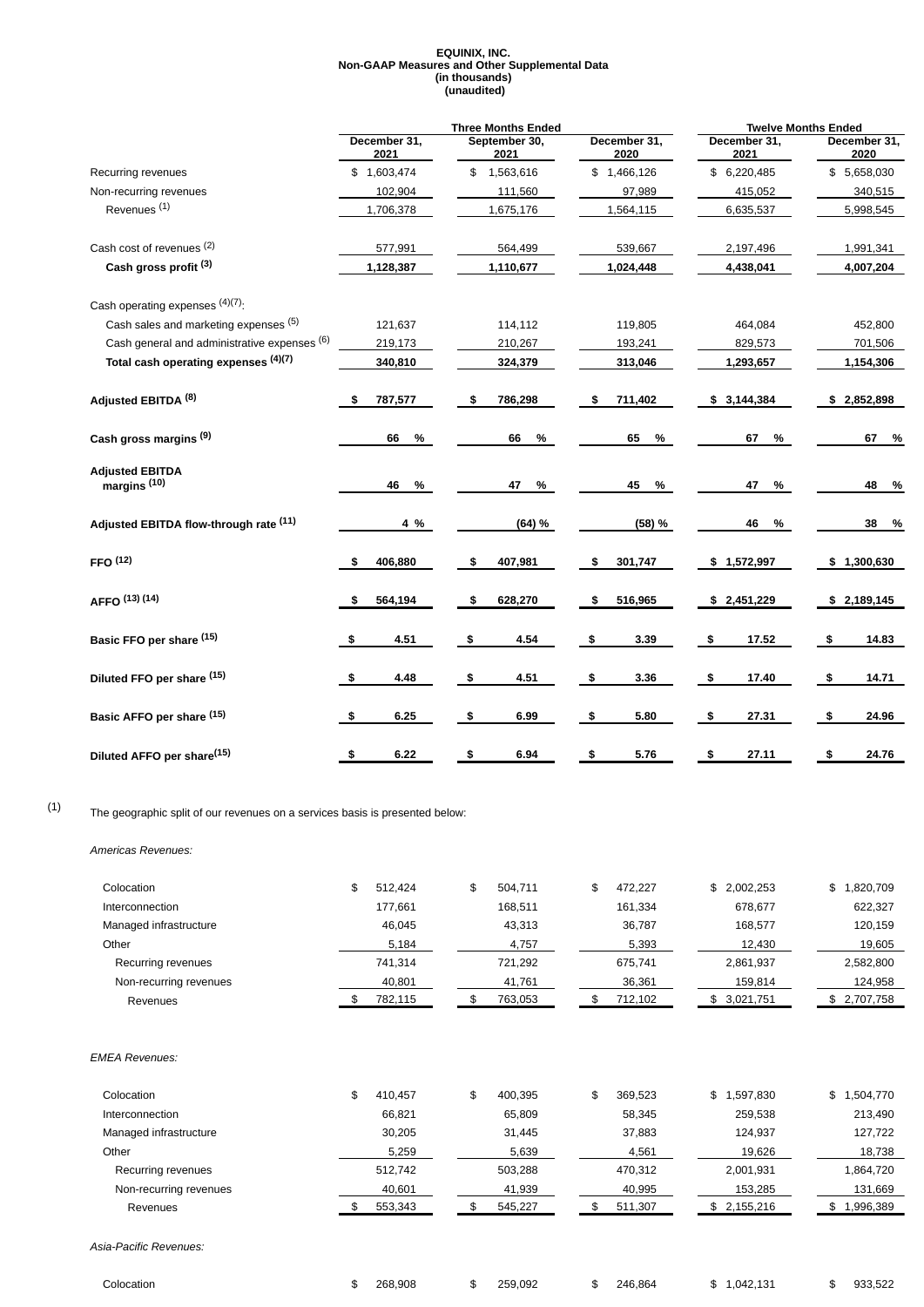| Interconnection                          | 58,418         | 56,789          | 51,065        | 223,287         | 187,441         |
|------------------------------------------|----------------|-----------------|---------------|-----------------|-----------------|
| Managed infrastructure                   | 20,928         | 21,572          | 22,876        | 87,343          | 89,464          |
| Other                                    | 1,164          | 1,583           | (732)         | 3,856           | 83              |
| Recurring revenues                       | 349,418        | 339,036         | 320,073       | 1,356,617       | 1,210,510       |
| Non-recurring revenues                   | 21,502         | 27,860          | 20,633        | 101,953         | 83,888          |
| Revenues                                 | 370,920<br>\$  | 366,896<br>\$   | 340,706<br>\$ | \$1,458,570     | \$1,294,398     |
| <b>Worldwide Revenues:</b><br>Colocation | \$1,191,789    | 1,164,198<br>\$ | \$1,088,614   | \$<br>4,642,214 | \$4,259,001     |
| Interconnection                          | 302,900        | 291,109         | 270,744       | 1,161,502       | 1,023,258       |
| Managed infrastructure                   | 97,178         | 96,330          | 97,546        | 380,857         | 337,345         |
| Other                                    | 11,607         | 11,979          | 9,222         | 35,912          | 38,426          |
| Recurring revenues                       | 1,603,474      | 1,563,616       | 1,466,126     | 6,220,485       | 5,658,030       |
| Non-recurring revenues                   | 102,904        | 111,560         | 97,989        | 415,052         | 340,515         |
| Revenues                                 | 1,706,378<br>S | 1,675,176<br>\$ | \$1,564,115   | \$ 6,635,537    | 5,998,545<br>\$ |
|                                          |                |                 |               |                 |                 |

(2) We define cash cost of revenues as cost of revenues less depreciation, amortization, accretion and stock-based compensation as presented below:

| Cost of revenues<br>Depreciation, amortization and accretion          | 910.435<br>\$       | 885.650<br>œ<br>╺        | 830.735<br>\$           | \$3.472.422              | \$3,074,340              |
|-----------------------------------------------------------------------|---------------------|--------------------------|-------------------------|--------------------------|--------------------------|
| expense                                                               | (322, 194)          | (311, 438)               | (283, 029)              | (1,236,488)              | (1,050,106)              |
| Stock-based compensation expense                                      | (10, 250)           | (9,713)                  | (8,039)                 | (38, 438)                | (32, 893)                |
| Cash cost of revenues                                                 | 577.991             | 564,499                  | 539,667                 | \$2,197,496              | \$1,991,341              |
| The geographic split of our cash cost of revenues is presented below: |                     |                          |                         |                          |                          |
| American cools cool of university                                     | 21121<br>$\uparrow$ | 220.172<br>$\rightarrow$ | 217.77<br>$\rightarrow$ | $0.11$ FFC<br>$\uparrow$ | 700.001<br>$\rightarrow$ |

| Americas cash cost of revenues     | 244.245 |  | 239.172 |  | 217.170 | 911.556   |  | 793.601   |
|------------------------------------|---------|--|---------|--|---------|-----------|--|-----------|
| EMEA cash cost of revenues         | 208.569 |  | 204.174 |  | 199.827 | 808.587   |  | 754.056   |
| Asia-Pacific cash cost of revenues | 125.177 |  | 121.153 |  | 122.670 | 477.353   |  | 443.684   |
| Cash cost of revenues              | 577.991 |  | 564.499 |  | 539.667 | 2.197.496 |  | 1.991.341 |

(3) We define cash gross profit as revenues less cash cost of revenues (as defined above).

(4) We define cash operating expense as selling, general, and administrative expense less depreciation, amortization, and stock-based compensation. We also refer to cash operating expense as cash selling, general and administrative expense or "cash SG&A".

| Selling, general, and administrative expense | 533.509    |  | 517.622    |  | 480.199   | \$2.043.029 | \$1,809,337 |
|----------------------------------------------|------------|--|------------|--|-----------|-------------|-------------|
| Depreciation and amortization expense        | (106, 570) |  | (108, 246) |  | (95, 830) | (424.036)   | (376, 904)  |
| Stock-based compensation expense             | (86,129)   |  | (84.997)   |  | (71.323)  | (325.336)   | (278, 127)  |
| Cash operating expense                       | 340,810    |  | 324.379    |  | 313,046   | 1,293,657   | \$1,154,306 |

(5) We define cash sales and marketing expense as sales and marketing expense less depreciation, amortization and stock-based compensation as presented below:

| Sales and marketing expense           | 189.798  | 182.997   |  | 187.055   | 741.232   |  | 718.356    |
|---------------------------------------|----------|-----------|--|-----------|-----------|--|------------|
| Depreciation and amortization expense | (48,064) | (48, 320) |  | (48, 745) | (198,004) |  | (192, 661) |
| Stock-based compensation expense      | (20.097) | (20.565)  |  | (18.505)  | (79.144)  |  | 72,895)    |
| Cash sales and marketing expense      | 121,637  | 114.112   |  | 119,805   | 464.084   |  | 452.800    |

(6) We define cash general and administrative expense as general and administrative expense less depreciation, amortization and stock-based compensation as presented below:

| General and administrative expense      | 343.711  |  | 334.625   |  | 293.144  | \$ 1.301.797 |  | 1.090.981 |
|-----------------------------------------|----------|--|-----------|--|----------|--------------|--|-----------|
| Depreciation and amortization expense   | (58,506) |  | (59, 926) |  | (47,085) | (226, 032)   |  | (184,243) |
| Stock-based compensation expense        | (66.032) |  | (64.432)  |  | (52.818) | (246.192)    |  | (205,232) |
| Cash general and administrative expense | 219.173  |  | 210.267   |  | 193.241  | 829.573      |  | 701.506   |

(7) The geographic split of our cash operating expense, or cash SG&A, as defined above, is presented below:

| Americas cash SG&A     | 203.594 |  | 202.113 |  | 195.180 | 783.735   |  | 728.135   |
|------------------------|---------|--|---------|--|---------|-----------|--|-----------|
| EMEA cash SG&A         | 85.083  |  | 73.500  |  | 74.205  | 313.296   |  | 268,087   |
| Asia-Pacific cash SG&A | 52.133  |  | 48.766  |  | 43.661  | 196.626   |  | 158.084   |
| Cash SG&A              | 340.810 |  | 324.379 |  | 313.046 | 1,293,657 |  | 1.154.306 |

(8) We define adjusted EBITDA as income from operations excluding depreciation, amortization, accretion, stock-based compensation, restructuring charges, impairment charges, transaction costs and gain or loss on asset sales as presented below:

| Income from operations                   | 249.725 | 282.121 | 228.606 | 1.108.162 | .052.928  |
|------------------------------------------|---------|---------|---------|-----------|-----------|
| Depreciation, amortization and accretion | 428.764 | 419.684 | 378.859 | 1.660.524 | +.427.010 |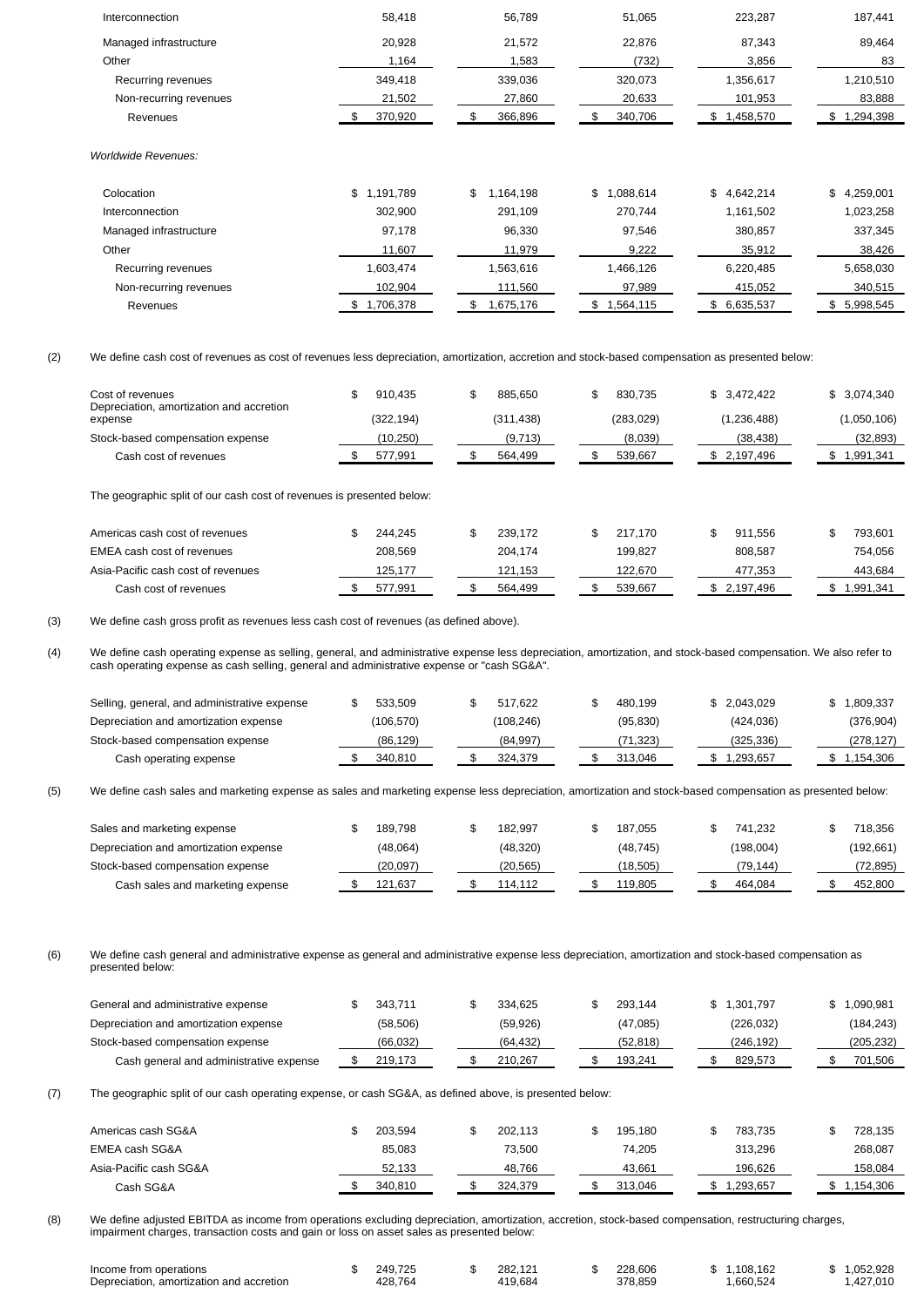| expense                                                                                                 |                          |                          |                          |                          |                          |
|---------------------------------------------------------------------------------------------------------|--------------------------|--------------------------|--------------------------|--------------------------|--------------------------|
| Stock-based compensation expense                                                                        | 96,379                   | 94,710                   | 79,362                   | 363,774                  | 311,020                  |
| Impairment charges                                                                                      |                          |                          |                          |                          | 7,306                    |
| <b>Transaction costs</b>                                                                                | 9,405                    | 5,197                    | 24,948                   | 22,769                   | 55,935                   |
| Loss (gain) on asset sales                                                                              | 3,304                    | (15, 414)                | (373)                    | (10, 845)                | (1, 301)                 |
| <b>Adjusted EBITDA</b>                                                                                  | \$<br>787,577            | \$<br>786,298            | \$<br>711,402            | \$3,144,384              | \$2,852,898              |
| The geographic split of our adjusted EBITDA is presented below:                                         |                          |                          |                          |                          |                          |
| Americas income from operations<br>Americas depreciation, amortization and                              | \$<br>29.550             | \$<br>26.520             | \$<br>22,066             | \$<br>165,380            | \$<br>178,454            |
| accretion expense                                                                                       | 221,814                  | 219,106                  | 195,437                  | 866,039                  | 731,979                  |
| Americas stock-based compensation expense                                                               | 71,652                   | 70,495                   | 59,956                   | 270,391                  | 234,015                  |
| Americas transaction costs                                                                              | 6,372                    | 4.478                    | 23,634                   | 17,328                   | 43,922                   |
| Americas loss (gain) on asset sales                                                                     | 4,888                    | 1,169                    | (1, 341)                 | 7,322                    | (2, 348)                 |
| Americas adjusted EBITDA                                                                                | \$<br>334,276            | \$<br>321,768            | \$<br>299,752            | \$1,326,460              | \$1,186,022              |
| EMEA income from operations<br>EMEA depreciation, amortization and accretion<br>expense                 | \$<br>126,521<br>116,813 | \$<br>153,424<br>115,026 | \$<br>118,380<br>103,067 | \$<br>530,888<br>458,754 | \$<br>531,530<br>390,025 |
| EMEA stock-based compensation expense                                                                   | 15,312                   | 15,022                   | 12,139                   | 57,578                   | 48,151                   |
| <b>EMEA</b> transaction costs                                                                           | 2,629                    | 664                      | 718                      | 4,280                    | 1,490                    |
| EMEA (gain) loss on asset sales                                                                         | (1, 584)                 | (16, 583)                | 2,971                    | (18, 167)                | 3,050                    |
| <b>EMEA adjusted EBITDA</b>                                                                             | \$<br>259,691            | \$<br>267,553            | \$<br>237,275            | \$1,033,333              | \$<br>974,246            |
| Asia-Pacific income from operations<br>Asia-Pacific depreciation, amortization and<br>accretion expense | \$<br>93,654<br>90,137   | \$<br>102,177<br>85,552  | \$<br>88,160<br>80,355   | \$<br>411,894<br>335,731 | \$<br>342,944<br>305,006 |
| Asia-Pacific stock-based compensation expense                                                           | 9,415                    | 9,193                    | 7,267                    | 35,805                   | 28,854                   |
| Asia-Pacific impairment charges                                                                         |                          |                          |                          |                          | 7,306                    |
| Asia-Pacific transaction costs                                                                          | 404                      | 55                       | 596                      | 1,161                    | 10,523                   |
| Asia-Pacific gain on asset sales                                                                        |                          |                          | (2,003)                  |                          | (2,003)                  |
| Asia-Pacific adjusted EBITDA                                                                            | \$<br>193,610            | \$<br>196,977            | \$<br>174,375            | \$<br>784,591            | \$<br>692,630            |

(9) We define cash gross margins as cash gross profit divided by revenues.

Our cash gross margins by geographic region is presented below:

| Americas cash gross margins     | 69 | 69 | $\%$ | 70      | $\frac{0}{0}$ | 70 |  |    | $\frac{0}{0}$ |
|---------------------------------|----|----|------|---------|---------------|----|--|----|---------------|
| EMEA cash gross margins         | 62 |    | $\%$ | nı<br>ັ | $\frac{0}{0}$ | ୰∠ |  | 62 | $\frac{0}{0}$ |
| Asia-Pacific cash gross margins | 66 |    | $\%$ | 64      | %             |    |  | 66 | $\frac{0}{0}$ |

(10) We define adjusted EBITDA margins as adjusted EBITDA divided by revenues.

| Americas adjusted EBITDA margins     |    | Δ, | $\frac{0}{6}$      | 44 | $\frac{0}{0}$<br>ΔД |
|--------------------------------------|----|----|--------------------|----|---------------------|
| EMEA adjusted EBITDA margins         |    | 49 | $\%$<br>46         | 48 | $\frac{0}{0}$<br>49 |
| Asia-Pacific adjusted EBITDA margins | 04 | 54 | $\frac{0}{6}$<br>∽ | 50 | $\frac{0}{0}$       |

(11) We define adjusted EBITDA flow-through rate as incremental adjusted EBITDA growth divided by incremental revenue growth as follows:

| Adjusted EBITDA - current period<br>Less adjusted EBITDA - prior period<br>Adjusted EBITDA growth | 787.577<br>\$<br>(786,298)<br>1,279 | 786.298<br>\$<br>(797,277)<br>(10, 979) | \$<br>711,402<br>(737, 245)<br>(25, 843) | \$3.144.384<br>(2,852,898)<br>291,486 | \$2,852,898<br>(2,687,727)<br>165,171 |
|---------------------------------------------------------------------------------------------------|-------------------------------------|-----------------------------------------|------------------------------------------|---------------------------------------|---------------------------------------|
| Revenues - current period                                                                         | \$1,706,378                         | 1,675,176<br>\$                         | \$1,564,115                              | \$6,635,537                           | \$5,998,545                           |
| Less revenues - prior period                                                                      | (1,675,176)                         | (1,657,919)                             | (1,519,767)                              | (5,998,545)                           | (5,562,140)                           |
| Revenue growth                                                                                    | 31,202                              | 17.257                                  | 44,348                                   | 636,992                               | 436,405                               |
| Adjusted EBITDA flow-through rate                                                                 | $\%$                                | (64) %                                  | (58) %                                   | 46<br>$\%$                            | 38<br>$\%$                            |

(12) FFO is defined as net income or loss, excluding gain or loss from the disposition of real estate assets, depreciation and amortization on real estate assets and adjustments for unconsolidated joint ventures' and non-controlling interests' share of these items.

| Net income<br>Net (income) loss attributable to non-<br>controlling interests | 123.141<br>\$<br>133 | 152.026<br>\$<br>190 | 50.936<br>\$<br>58 | 499.728<br>\$<br>463 | 370.074<br>\$<br>(297) |
|-------------------------------------------------------------------------------|----------------------|----------------------|--------------------|----------------------|------------------------|
| Net income attributable to Equinix                                            | 123.274              | 152.216              | 50.994             | 500.191              | 369,777                |
| Adjustments:                                                                  |                      |                      |                    |                      |                        |
| Real estate depreciation<br>Loss (gain) on disposition of real estate         | 277.031              | 267.973              | 247,554            | 1,073,148            | 924,064                |
| property                                                                      | 4.693                | (13, 744)            | 2.494              | (6, 439)             | 4,063                  |
| Adjustments for FFO from unconsolidated<br>joint ventures                     | 1,882                | 1,536                | 705                | 6.097                | 2,726                  |
| FFO attributable to common shareholders                                       | 406.880              | 407.981<br>\$        | 301.747<br>\$      | \$1.572.997          | \$1.300.630            |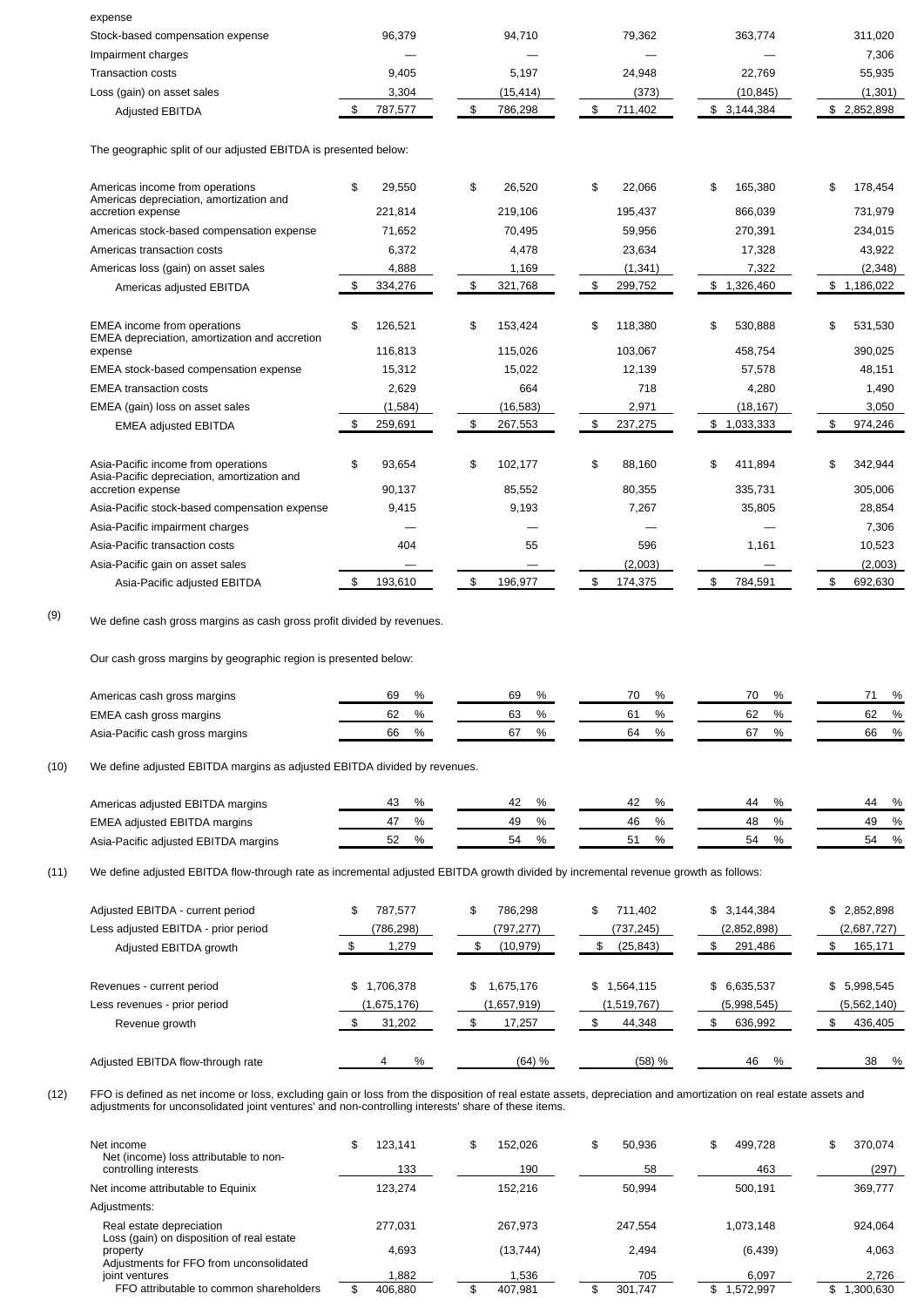(13) AFFO is defined as FFO, excluding depreciation and amortization expense on non-real estate assets, accretion, stock-based compensation, restructuring charges, impairment charges, transaction costs, an installation revenue adjustment, a straight-line rent expense adjustment, a contract cost adjustment, amortization of deferred financing costs and debt discounts and premiums, gain or loss on debt extinguishment, an income tax expense adjustment, net income or loss from discontinued operations, net of tax, recurring capital expenditures and adjustments from FFO to AFFO for unconsolidated joint ventures' and non-controlling interests' share of these items.

| זומוס טו נווסטס ונסוווט.                                                                  |               |               |               |                 |             |
|-------------------------------------------------------------------------------------------|---------------|---------------|---------------|-----------------|-------------|
| FFO attributable to common shareholders                                                   | 406,880<br>\$ | \$<br>407,981 | \$<br>301,747 | 1,572,997<br>\$ | \$1,300,630 |
| Adjustments:                                                                              |               |               |               |                 |             |
| Installation revenue adjustment                                                           | 5,767         | 13,710        | 3,504         | 27,928          | (125)       |
| Straight-line rent expense adjustment<br>Amortization of deferred financing costs and     | (1,920)       | 3,855         | 3,567         | 9,677           | 10,787      |
| debt discounts and premiums                                                               | 4,375         | 4,390         | 3,951         | 17,135          | 15,739      |
| Contract cost adjustment                                                                  | (19, 753)     | (15, 919)     | (12, 823)     | (63,064)        | (35, 675)   |
| Stock-based compensation expense                                                          | 96,379        | 94,710        | 79,362        | 363,774         | 311,020     |
| Non-real estate depreciation expense                                                      | 99,014        | 100,604       | 79,693        | 377,658         | 300,258     |
| Amortization expense                                                                      | 50,056        | 50,354        | 50,972        | 205,484         | 199,047     |
| Accretion expense                                                                         | 2,663         | 753           | 640           | 4,234           | 3,641       |
| Recurring capital expenditures                                                            | (85,693)      | (47, 735)     | (74, 446)     | (199,089)       | (160, 637)  |
| (Gain) loss on debt extinguishment                                                        | (214)         | (179)         | 44,001        | 115,125         | 145,804     |
| <b>Transaction costs</b>                                                                  | 9,405         | 5,197         | 24,948        | 22,769          | 55,935      |
| Impairment charges <sup>(1)</sup>                                                         | (465)         | (1,240)       |               | 31,847          | 7,306       |
| Income tax expense (benefit) adjustment $(1)$<br>Adjustments for AFFO from unconsolidated | (3,086)       | 11,256        | 10,837        | (38, 505)       | 33,220      |
| joint ventures                                                                            | 786           | 533           | 1,012         | 3,259           | 2,195       |
| AFFO attributable to common shareholders                                                  | 564,194<br>\$ | 628,270<br>\$ | 516,965<br>\$ | 2,451,229<br>\$ | \$2,189,145 |

 $^{\left( 1\right) }$  Impairment charges for 2021 relate to the impairment of an indemnification asset in Q2 2021 resulting from the settlement of a pre-acquisition uncertain tax position, which was recorded as Other Income (Expense) on the Condensed Consolidated Statements of Operations. This impairment charge was offset by the recognition of tax benefits in the same amount, which was included within the Income tax expense adjustment line on the table above.

(14) Following is how we reconcile from adjusted EBITDA to AFFO:

| Adjusted EBITDA                                                                          | \$<br>787,577 | \$<br>786,298 | \$<br>711,402 | \$3,144,384     | \$2,852,898 |
|------------------------------------------------------------------------------------------|---------------|---------------|---------------|-----------------|-------------|
| Adjustments:                                                                             |               |               |               |                 |             |
| Interest expense, net of interest income<br>Amortization of deferred financing costs and | (79,097)      | (78, 532)     | (89,668)      | (333, 438)      | (397, 812)  |
| debt discounts and premiums                                                              | 4,375         | 4,390         | 3,951         | 17,135          | 15,739      |
| Income tax expense                                                                       | (41, 899)     | (53, 224)     | (41, 304)     | (109, 224)      | (146, 151)  |
| Income tax expense (benefit) adjustment $(1)$                                            | (3,086)       | 11,256        | 10,837        | (38, 505)       | 33,220      |
| Straight-line rent expense adjustment                                                    | (1,920)       | 3,855         | 3,567         | 9,677           | 10,787      |
| Contract cost adjustment                                                                 | (19, 753)     | (15, 919)     | (12, 823)     | (63,064)        | (35, 675)   |
| Installation revenue adjustment                                                          | 5,767         | 13,710        | 3,504         | 27,928          | (125)       |
| Recurring capital expenditures                                                           | (85, 693)     | (47, 735)     | (74, 446)     | (199,089)       | (160, 637)  |
| Other (expense) income<br>Loss (gain) on disposition of real estate                      | (5,802)       | 1,482         | (2,697)       | (50, 647)       | 6,913       |
| property<br>Adjustments for unconsolidated JVs' and                                      | 4,693         | (13, 744)     | 2,494         | (6, 439)        | 4,063       |
| non-controlling interests                                                                | 2,801         | 2,259         | 1,775         | 9,819           | 4,624       |
| Adjustments for impairment charges (1)                                                   | (465)         | (1, 240)      |               | 31,847          |             |
| Adjustment for gain (loss) on sale of asset                                              | (3,304)       | 15,414        | 373           | 10,845          | 1,301       |
| AFFO attributable to common shareholders                                                 | \$<br>564,194 | \$<br>628,270 | \$<br>516,965 | 2,451,229<br>\$ | \$2,189,145 |

 $^{\left( 1\right) }$  Impairment charges for 2021 relate to the impairment of an indemnification asset in Q2 2021 resulting from the settlement of a pre-acquisition uncertain tax position, which was recorded as Other Income (Expense) on the Condensed Consolidated Statements of Operations. This impairment charge was offset by the recognition of tax benefits in the same amount, which was included within the Income tax expense adjustment line on the table above.

(15) The shares used in the computation of basic and diluted FFO and AFFO per share attributable to Equinix is presented below:

| Shares used in computing basic net income per<br>share, FFO per share and AFFO per share   |  | 90.240 |        | 89.858 | 89.113 |  | 89.772 |  |        | 87.700 |
|--------------------------------------------------------------------------------------------|--|--------|--------|--------|--------|--|--------|--|--------|--------|
| Effect of dilutive securities:                                                             |  |        |        |        |        |  |        |  |        |        |
| Employee equity awards                                                                     |  | 512    |        | 609    | 613    |  | 637    |  |        | 710    |
| Shares used in computing diluted net income per<br>share, FFO per share and AFFO per share |  | 90,752 | 90,467 |        | 89,726 |  | 90,409 |  | 88,410 |        |
|                                                                                            |  |        |        |        |        |  |        |  |        |        |
| Basic FFO per share                                                                        |  | 4.51   |        | 4.54   | 3.39   |  | 17.52  |  |        | 14.83  |
| Diluted FFO per share                                                                      |  | 4.48   |        | 4.51   | 3.36   |  | 17.40  |  |        | 14.71  |
|                                                                                            |  |        |        |        |        |  |        |  |        |        |
| Basic AFFO per share                                                                       |  | 6.25   |        | 6.99   | 5.80   |  | 27.31  |  |        | 24.96  |
| Diluted AFFO per share                                                                     |  | 6.22   |        | 6.94   | 5.76   |  | 27.11  |  |        | 24.76  |